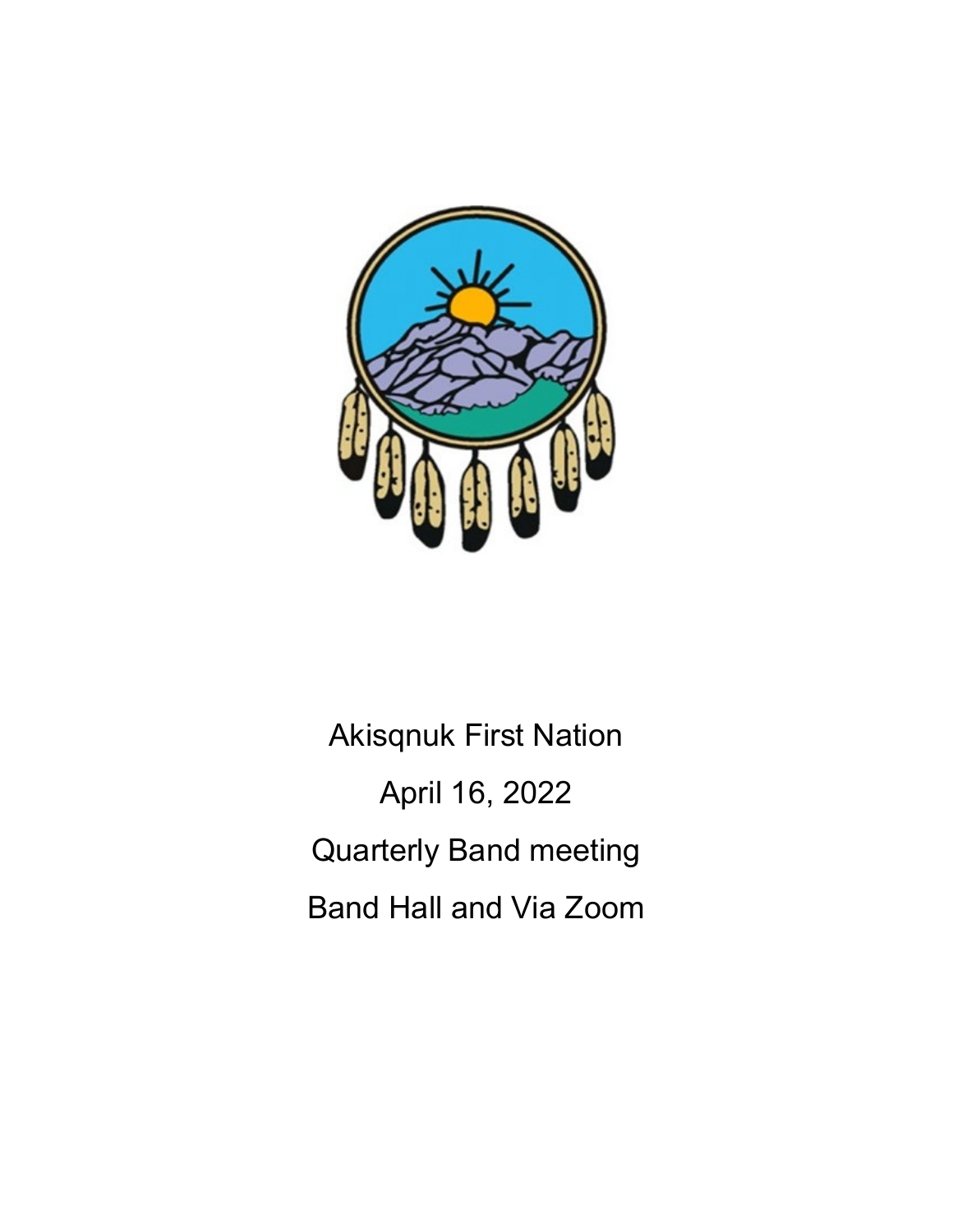# Contents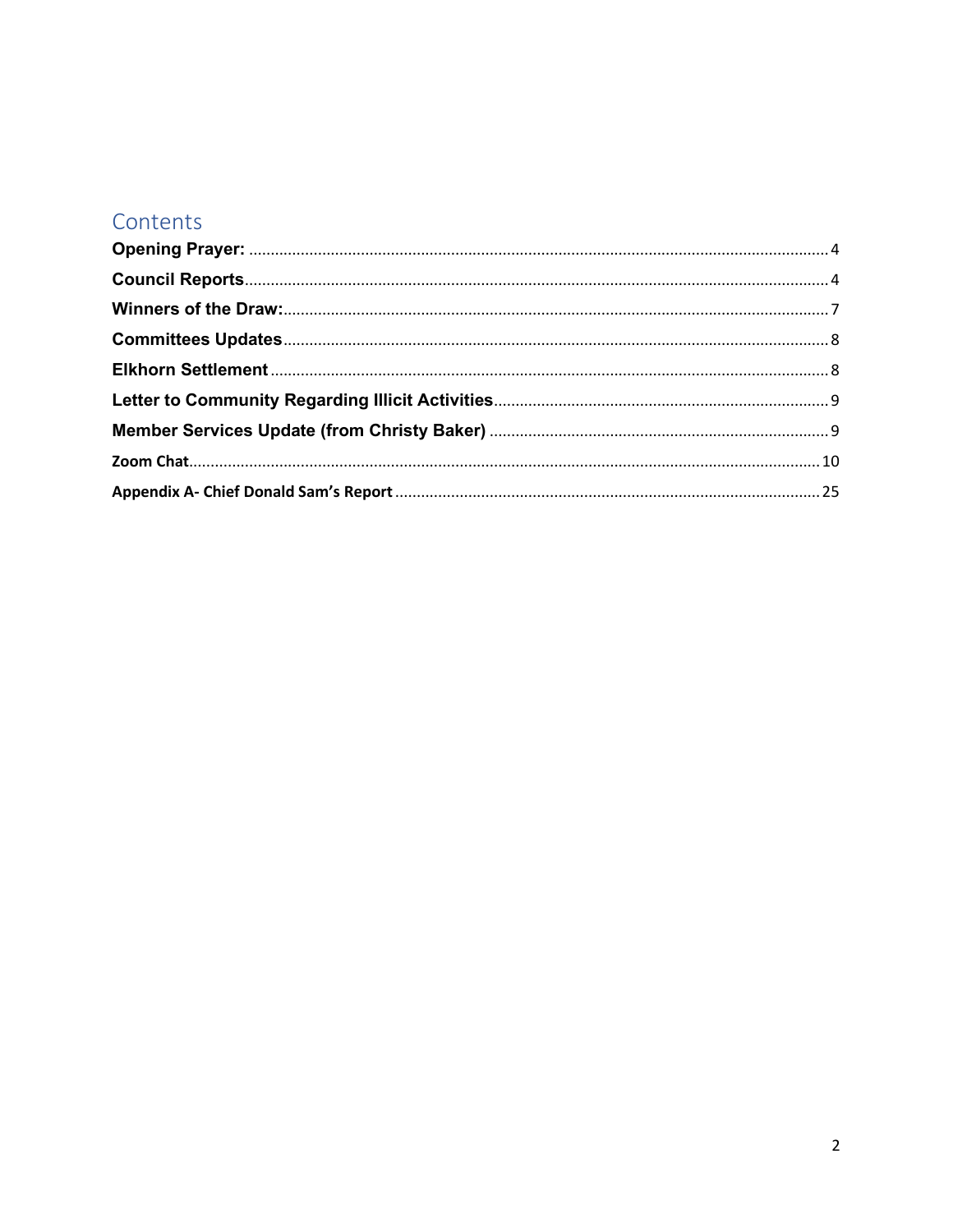## **Quarterly Band Meeting April 16, 2022 Attendees:**

# **Chairperson:**

Chief Donald Sam

### **AFN Council:**

Chief Donald Sam Councillor Allan Nicholas Councillor Lillian Rose Councillor Rosemary Phillips Councillor Darcy Fisher

### **AFN Staff:**

Lorne Shovar Christy Baker Gayle Michel Patsy Nicholas Stephanie Sam

### **AFN Members:**

Adrian Teneese Attila Stanley Bryn Kai-Hendricks David Nicholas Donna Nicholas

Eldene Stanley Hilary Vance Janice Alpine Jennifer Nicholas Katherine Sam Martina Escutin Anna (Sam) Hudson Dorell Shovar Pete S Mary Jimmy Melissa Teneese Richard Williams Samantha Sam Wes Nicholas Skyla Sam Tara Stanley Gina C Nichole Shovar Katherine Sam Darla Nicholas David Nicholas Alex Hunter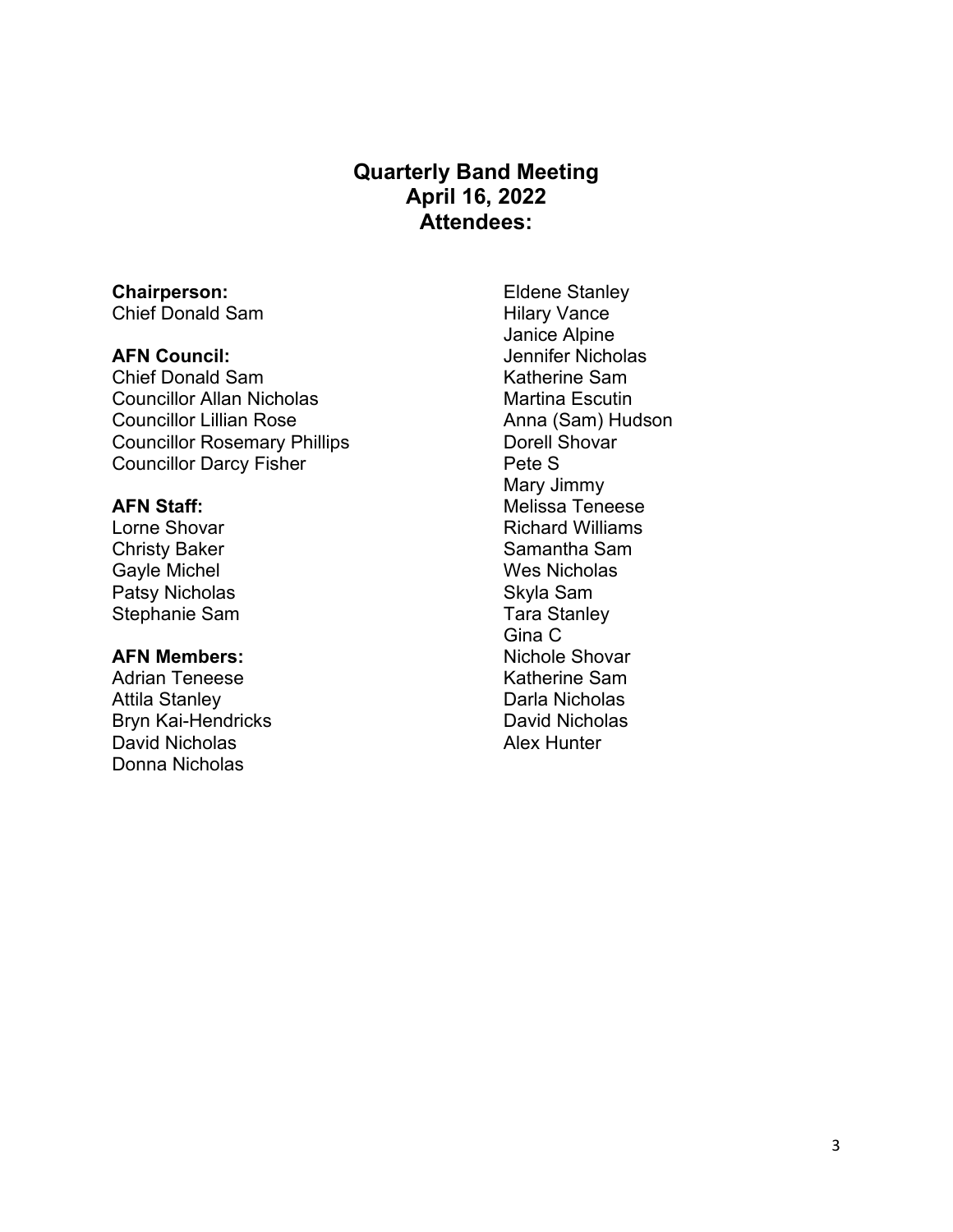AFN Quarterly Band Meeting Notes

Band Hall April 16, 2022

10:00AM – 2:00PM

Meeting Called at 10:00 AM

\*\* Did not establish quorum so this is just an information meeting. Quorum for a Band Meeting is 11.

<span id="page-3-1"></span><span id="page-3-0"></span>**Opening Prayer:** Nasuk?in Donald Sam

# **Council Reports**

### **Councillor Lillian Rose:**

- Councillor Lillian Rose has been involved in the hiring committees that have been successful in recruiting new staff members, including the Member services director, Human resources director and the Registered nurse.
- Councillor Lillian Rose has been seating at the Lands and Resources council at the KNC for the past two years. This council has been working on the coal mining issue in Elk Valley, and the water quality in the Kootenays and the Columbia River system. Councillor Lillian Rose will now move on to be the representative at the Employment and Education sector at the KNC and Chief Donald Sam will be the AFN representative at the Land and Resources council.
- The Ktunaxa Nation council governance is currently under transition. It is currently using the Societies Act as a form of governance, but the council is looking to adopt the method of self governance. KNC is also working on the treaty process.
- Holdco Board involved in the operations of the Saint Eugene Mission casino, resort, and golf course. The board is working on changing the business model of the resort to improve profits. SEM is in the process of getting a \$3 Million loan from Akiqnuk First Nation, Aq'am and Shuswap Band.

**Hilary Vance:** Would like to know why we are giving a \$1Million loan to SEM which is a company that hasn't made any profit in years. If SEM cannot pay the loan back AFN loses \$1 Million as there is no market value in a place that is on-reserve. Hilary believes that this money can be invested in the Lakeshore Resort and Campground which does bring a profit for the AFN community. The Lakeshore Resort and Campground should be open as it brings profit for the community. Hilary asked for an update on the elders committee in which the RCMP had to be called. Hilary questioned why some council members were involved in a meeting that promoted hate against other band members.

**Councillor Lillian Rose:** AFN is an owner of SEM and will always be responsible for SEM until AFN decides to sign away its rights and titles. As SEM is changing their business model, the money is not being given away for free, it is a loan.

With regards to the Lakeshore Resort and Campground, we are currently in the process of getting a designation for the Campground to access capital from it.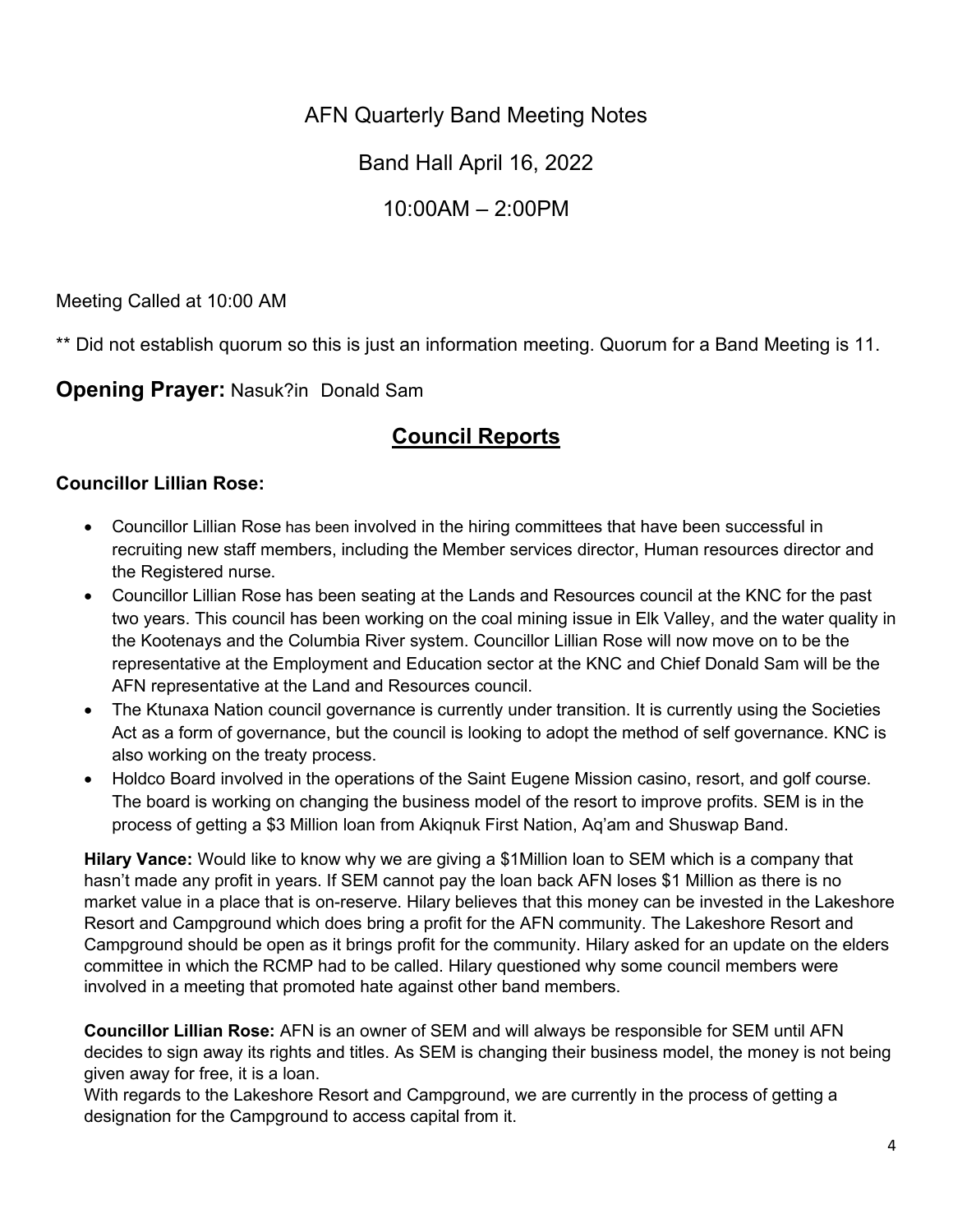The elders meeting was an open call to all members, although communication is an area that AFN still must improve on. Council members have all the right to be in committee sessions, some committees state on the Terms of Reference that at least two council members attending or holding the committee portfolio. The incident involving the RCMP was unfortunate, the elders at the meeting were the victims of the hate and elder abuse.

**Hilary Vance:** how did the community agree to the million-dollar loan? Or was this just a chief and council decision?

**Councillor Lillian Rose:** AFN signed on to a Financial Administrative Law which outlines the process on how a First Nation should manage its own interest. The Financial Administrative Law requires that the community set up a Finance Audit and Investment Committee. The FAIC was delegated the task of investigating the financial affairs of AFN and decide where money could be used for investment for the SEM loan. FAIC brought this information to council for approval. Additionally, multiple updates have been given to the community with regards to the state of SEM throughout the years.

**Janice Alpine:** Suggest that a stipulation in the loan repayment agreement is stated that SEM must show a 10%- 15% increase in income within the repayment time.

**Chief Donald Sam:** Reminds the community that due diligence is taking place when managing the AFN financial affairs. Additionally, the process of a loan is long and tedious and includes many parties working together.

**Hilary Vance**: is it possible to include in the next newsletter the amount of money that has been invested or loaned in the SEM and the amount of revenue that AFN received in return over the past 20 years?

**Councillor Lillian Rose:** The only financial investment that AFN has ever made to SEM was a \$1 Million loan which has been paid back in full. Other than that, no other money has been invested in SEM. Additionally, at the beginning of the Covid-19 pandemic the KNC set out an amount to help the community that was affected financially, this includes help for SEM. This financial statement can be found on the KNC website.

## **Nasukin Donald Sam Report:**

- Staff modification in the AFN Band Office: HR Generalist is working on addressing the concerns of employees to improve the employee turnover. Interviews for the SAO are being conducted. The position for the SFO is currently posted waiting for applicants. With Lorne moving on to the Lands, Resources and Infrastructure position Chief Donald Sam will take on the duties of the Interim Senior Administrator Officer.
- Chief Donald Sam hopes that by being a full time chief and being involved in all the committees, he can encourage more community involvement. Another one of his priorities is transparency in committees which he believes can be achieved through the committees Terms of Reference.
- Representation in the valley community is another one of his priorities and this can be achieved by sharing the Ktunaxa culture and Language.
- Working on the strategic public engagement agreement which can help Akisqnuk become a self-governed nation.
- Seats at the executive committee at KNC which works on by-laws.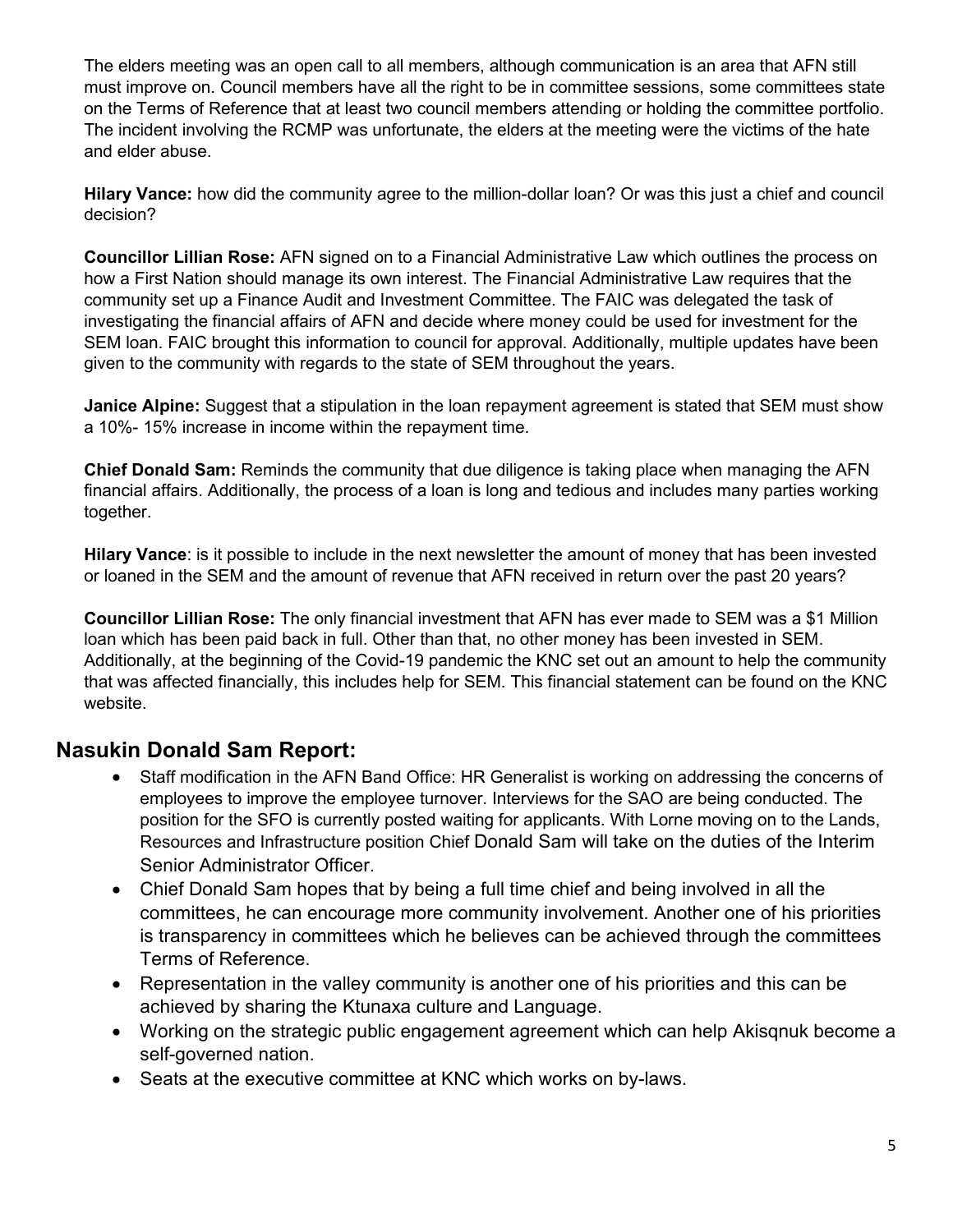• Concerns regarding the election: having an external third party as the electoral office which had no interest in getting any certain candidates elected.

**Martina** Staffing shortages: what is going to the communications and finance departments while the staff is hired. How is communication being maintained?

Teamwork, we still have staff who are taking on extra responsibilities. The Administrative Assistance has taken on some of the Communication responsibilities. The Senior Accountant has taken on some of the SFO responsibilities. We also have the Member Services Director who can answer a lot of the communities' concerns or guide them on where to get assistance.

**Martina** Is there currently a communications plan for when the communications position gets filled? Martina hopes more than just communication through social media. Martina hopes to get to a point where decisions are communicated to the community and the community can feel involved as right now it feels like all decisions are coming from the administration. She also feels that there is a sense of community missing.

**Chief Donald Sam:** There currently is no communication strategy. There is a lot of work that needs to be done in creating a more connected community and developing a communication strategy. We still need to bring on the trained staff to develop these strategies and help bring on community members to work in the band office. So that members who wish to come back to the reserve have a place to work at.

Other community members agree with the fact that strategies to bring the community together need to be developed. Not only for the current members but also for new members who wish to feel welcomed.

## **Councillor Allan Nicholas's Report:**

- $\triangleright$  Still the representative for the economic sector of the KNC and is now the alternate representative for the Traditional Knowledge and Language sector.
- $\triangleright$  The nation was approached by Top Crop Garden Farm & Pet. This is an example of how current business are approaching first nations and the business opportunities arising.
- $\triangleright$  Encourages members to contact the Chief and Council through email or phone whenever they have a question as they do not need to wait for a band meeting to bring questions forward.
- $\triangleright$  Regarding the swearing in ceremony: The last three elections have been conducted by a local third party and every time questions and issues have arisen. We are in the process of having the election review committee brought back to light.
- $\triangleright$  Kicking Horse Canyon project employment opportunity.
- With Lorne moving into the Land, Resources and Infrastructure position new opportunities will come up with regards to using the natural resources on the reserve. Thus, will mean new job opportunities for the community.
- $\triangleright$  The housing committee is back on. With the purpose of enforcing policies and giving the housing department more some direction.
- $\triangleright$  A letter to members and community has been sent out regarding the illicit activities taking place in the community. Some community members are starting their own watch group. This idea was supported by the RCMP.
- $\triangleright$  Fiberglass update.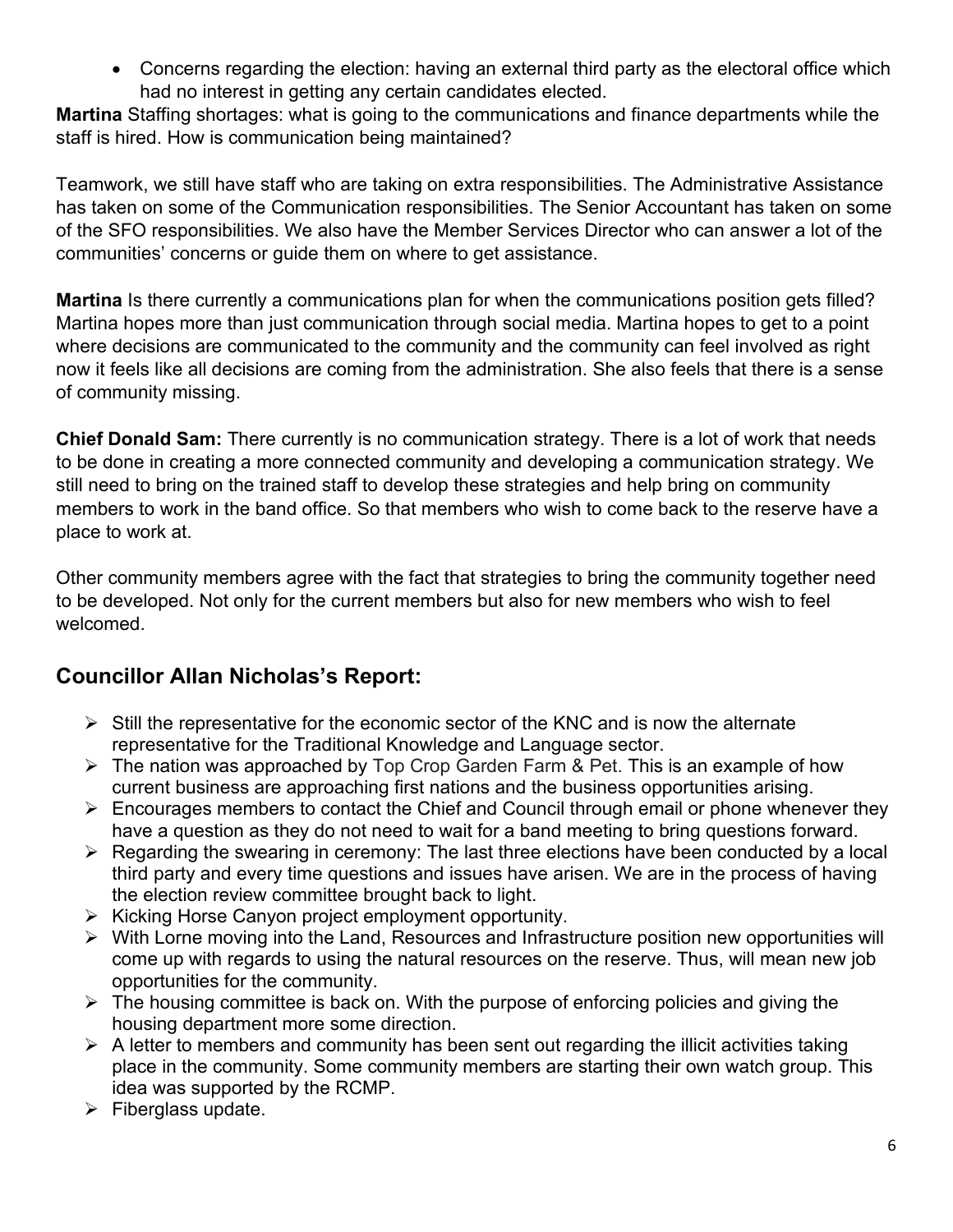- $\triangleright$  Councillor Allan Nicholas addressed that he was at the elders committee as a community member and not as a council member.
- Councillor Allan Nicholas is exited to start a new term with council and looking forward to having more time serving the community.

# **Councillor Rosemary Phillips's Report:**

- $\triangleright$  Has been attending the regular and special Chief and Council meetings regularly.
- Attended the KNC Economic Summit which focused on economic leadership in indigenous communities.
- $\triangleright$  Councillor Rosemary Phillips was the winner of the door price at the summit, the price was an 18-foot tipi which she donated to the Akisqnuk for community use.
- $\triangleright$  Update on the special KNC Lands and Resources meeting which discussed the renewal of SEA and ECDA.
- $\triangleright$  Participated in the interview process for the SAO for which one candidate was pursued farther.
- The Education and Employment sector at KNC the council was working on strategies to decrease dropout rates during the junior high years.
- Councillor Rosemary Phillips will now be the AFN representative for the Social sector at the KNC.
- $\triangleright$  Special meeting held with the purpose of providing information on proposed changes to the KNC Society Constitution and Bylaws. Follow up meeting to be scheduled.

# **Councillor Darcy Fisher's Report:**

- Attended the Lands and Resource meeting at the KNC. The Lands and Resource council at the KNC will be meeting with the AFN Chief and Council to discuss the work being done.
- $\triangleright$  Councillor Darcy Fisher and his wife offer a variety of workshops, including Indigenous connectiveness and walking through the seasons which looks at using traditional methods such as plants to help heal the community. He hopes that Akisqnuk members can take a advantage of this workshops to improve the togetherness in the community.
- Councillor Darcy Fisher encourages members to reach out to him when they have questions or concerns.

# **Additional questions**

Janice Alpine: expressed content that improving communication is being talked about. However, she thinks communication etiquette needs to improve as sometimes member's questions and emails are not answered.

<span id="page-6-0"></span>Concerns regarding why the Campground not being open to the public. The answer addressed by Chief Donald Sam is that there is not enough staff to support the campground. There needs to be discussion on the campground as a business and as a recreation area. When the process for the land designation comes up it will come to a membership vote if the people vote that they do not want the campground to continue running as a business the community will have to discuss what to do with the campground instead. The land designation is the only legal tool available to AFN due to the lack of LandCo and treaty.

# **Winners of the Draw:**

Grand Prize Draw \$500 – Martina Escutin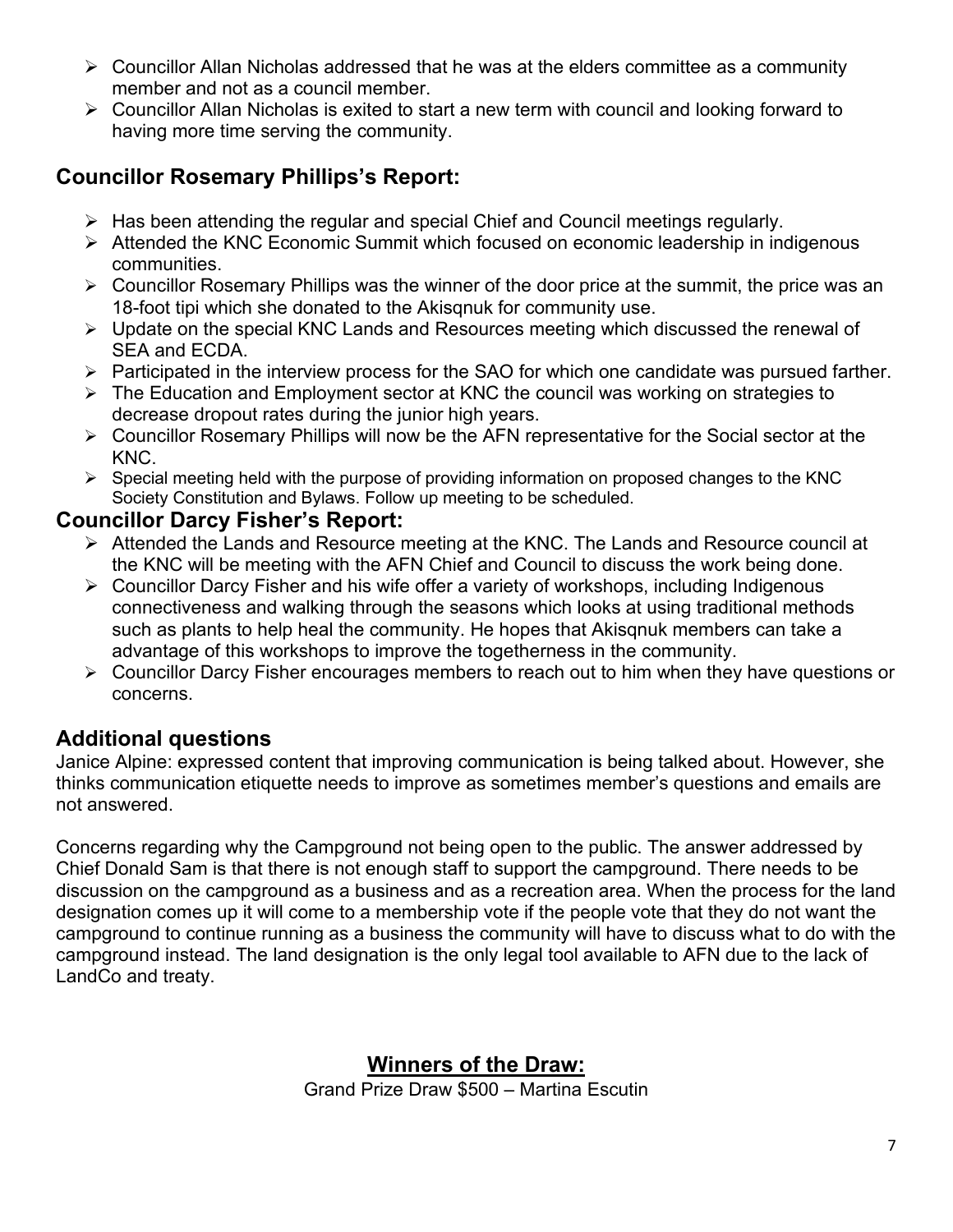\$150 Draw – Anna Hudson \$150 Draw – Richard Williams \$150 Draw – Janice Alpine \$150 Draw – Skyla Sam \$150 Draw – Melissa Tennese

**Hilary Vance:** Concerns regarding access to the business the reserves own, including lake front and the Recreation center.

**Chief Donald Sam:** The rec center is now open, and the kids are at the rec center. Chief Donald Sam hopes that this becomes the normal. The administration staff is working on improving the services available to the community.

**Wes Nicholas:** has been in the process of transferring his son's membership since 2009. He would like to know why administration hasn't focused more on membership.

**Chief Donald Sam:** A membership code is in the works; an update is coming.

# **UNDRIP initiative (Bryn Kai-Hendricks)**

Presentation was tabled as the meeting was running late. The update was regarding the BC declaration of rights of indigenous peoples.

# **Committees Updates**

<span id="page-7-0"></span>Chief Donald Sam shared an update on committees and invited membership to participate in the committees. Additionally, further updates on all committees will be available in the newsletter. As per the election by-law Chief Donald Sam is the chairperson for all active committees until this gets revised.

## **Elkhorn Settlement**

<span id="page-7-1"></span>Background information was provided by Lorne Shovar. The results of the survey were reviewed by the community with the guidance of Chief Donald Sam. Janice Alpine clarified that the survey was drafted by the Finance, Audit and Investment committee to start the conversation on how to proceed with the disbursement not to male a final decision. The settlement amount is currently seating in a GIC (guaranteed investment certificate) until a disbursement strategy is developed. Community engagement in the disbursement strategy is highly encouraged, weather by joining the FAIC or the disbursement task force or by engaging in small family meetings to discuss the subject.

A disbursement strategy might involve financial advisory for members. Councillor Rosemary Phillips reminded the membership that this is the first time Akisqnuk First Nation has received a settlement and everyone is learning how to handle this situation, including the staff.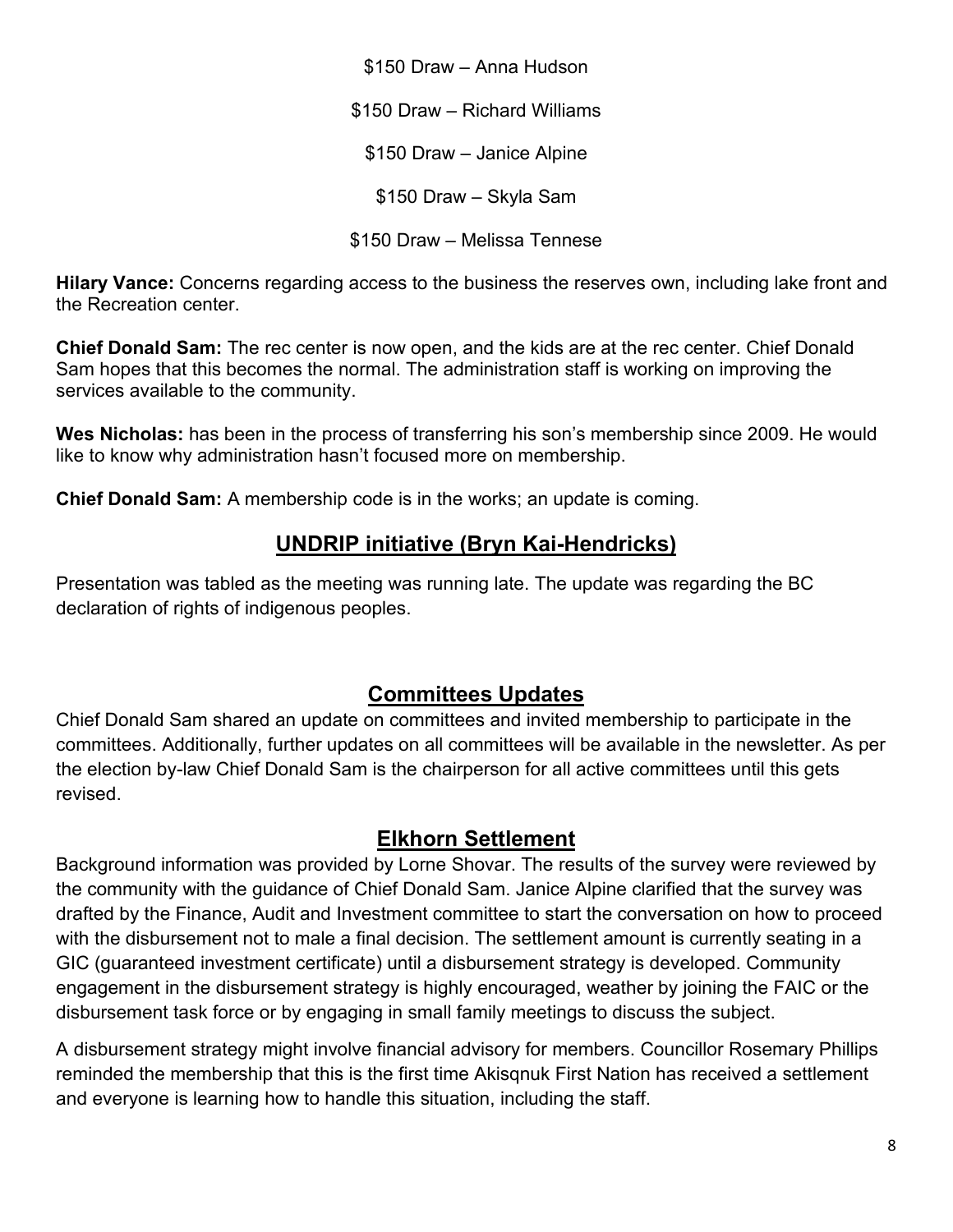# **Letter to Community Regarding Illicit Activities**

<span id="page-8-0"></span>Chief Donald Sam read out loud the letter that was signed by the Chief and all the Councillors.

**Mary Jimmy:** What if the ones in position of power are using and abusing their position? How will they be hold accountable? Mary Jimmy also stated the desire to see a place on reserve where members recovering from drug and alcohol abuse can stay and recover.

**Chief Donald Sam:** There is no easy answer to this question. We are developing a community wellness strategy to help heal the community. The purpose of this wellness strategy is to have the community heal from within and get its power back.

**Councillor Rosemary Phillips:** This letter is not just meant for members causing issues, this letter is meant for all people causing issues in the community. This letter doesn't have the intention of banning people off the reserve, it is only to address the issues of security on reserve.

**Mary Jimmy:** Expressed concern with the RCMP taking advantage of their position.

**Janice Alpine:** Stated that all the issues discussed come from lateral violence and thus the trauma that comes with that. Just as the RCMP should be aware of the trauma in the Akisqnuk community, the membership should be mindful of what causes the behaviour coming from the RCMP.

# **Member Services Update (from Christy Baker)**

<span id="page-8-1"></span>**Health services:** A Registered Nurse was hired in March. He has been training with other First Nations Communities. Christy Baker and Jason Juell (RN) would like to visit members at their home. They ask that members contact them and let them know if they would like to chat and have a coffee with them.

**Housing:** Some of the things they are working on include chimney cleaning. 3-plex 1 and 2 are almost complete and the department is hosting an open house on April 16, after the band meeting. The project was budgeted at 3,600,000 dollars, with only 100,000 dollars coming from own source revenue. Additionally, this project has been successful in giving full time employment to 4 to 6 community members. Rental applications are available at the band office and the webpage. The housing department has also been working on the renovation of properties in the subdivision.

**Education:** A new learning agreement is being developed with all schools**.** Tutor opportunities for onreserve students is being explored.

**Culture and Language:** This department is working on identifying knowledge keepers in the community through the Elders Steering committee.

**Recreation:** Working on monitoring the schedules for the rec center and recruiting staff members to improve the quantity and quality of services offered to the community.

## **Additional Questions:**

Additional discussion on community wellness, how to create a safe environment for individuals with mental health issues and addictions.

**Patsy Nicholas:** expressed concern with a lack of inclusion in organization restructuring. A lack of appreciation towards her experience in the organization.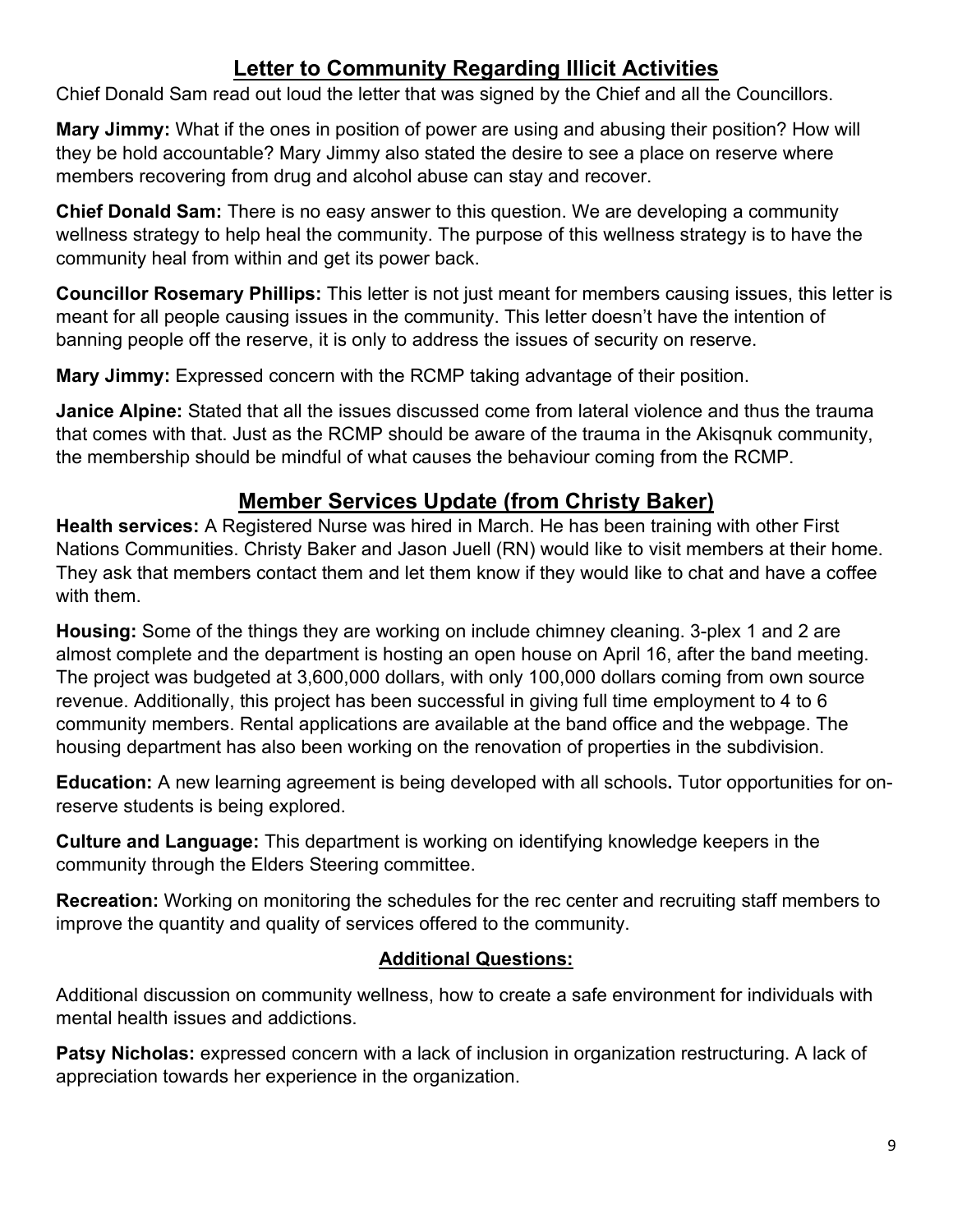**Chief Donald Sam:** AFN is working on the organization structure and a community wellness strategy. He believes that Patsy Nicholas has a lot to offer to these causes and she is a valuable member of the organization.

**Mary Jimmy:** Patsy's Nicholas' concerns are exactly the kind of lateral violence discussed earlier. A member of the community who has dedicated her life to the wellness of the community is not being appreciated and something needs to change.

**Stephanie Sam:** The community needs to work together and support each other.

Darla Nicholas: Reminded the community that there are a lot of resources for addictions in the com

**Chief Donald Sam:** Thanks all members who attended the gathering.

### <span id="page-9-0"></span>**Meeting adjourned at \_\_:\_\_PM**

## Zoom Chat

• **iPhone** 07:56

I'm trying to test my audio, can someone let me know if you can hear me.

• **WES NICHOLAS** 08:18

Yes we can hear you

• **Lillian Rose** 16:39

I can't seem to get the audio connection, I can't hear

• **Attila** 19:29

Nicole is online with me as well

• **Lillian Rose** 19:59

I'm coming to the meeting via zoom from Winnipeg, lots of snow, sunny and bright!



Hi all  $\bigodot$ 

• **Janice** 22:29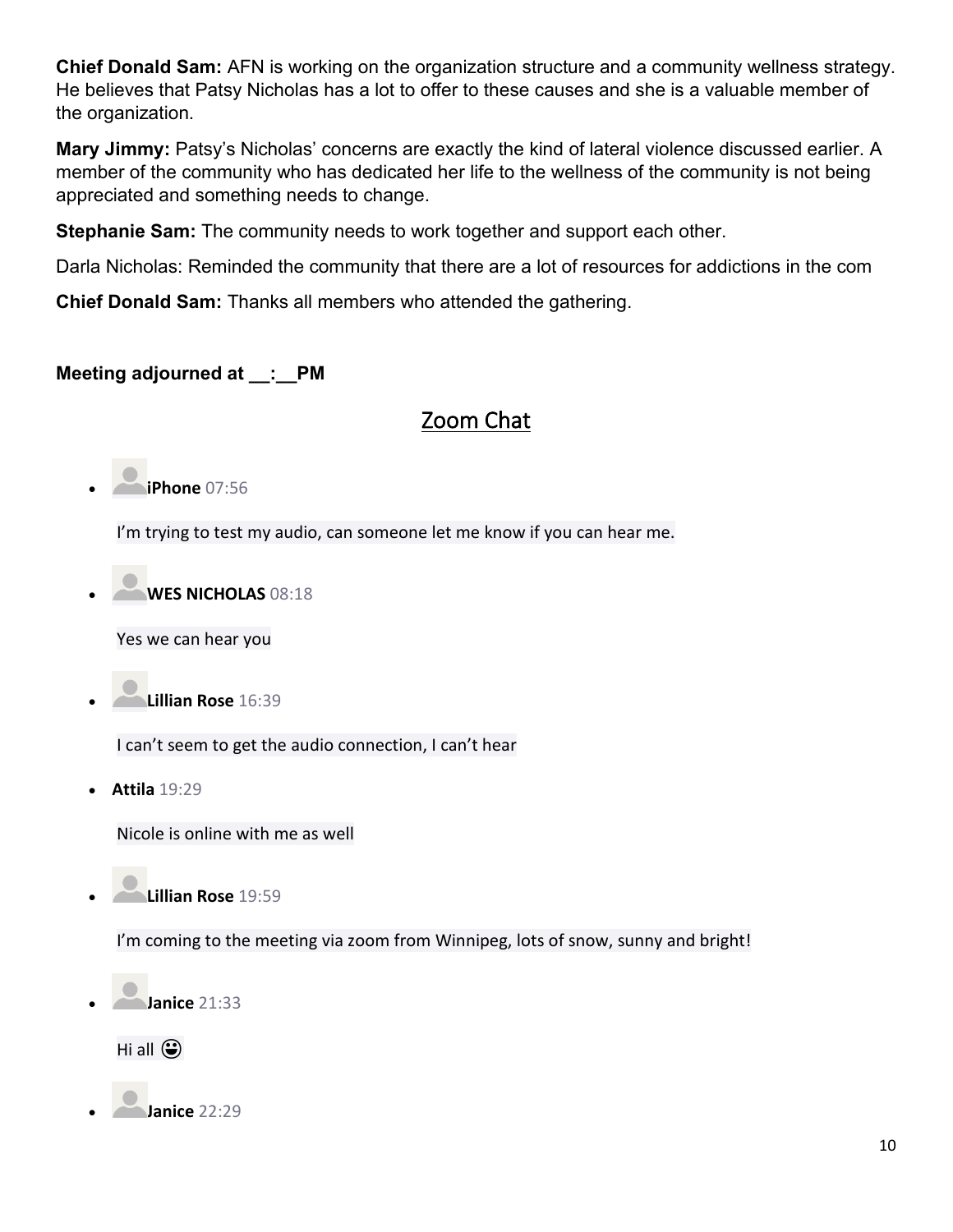#### That's good Don

• **Attila** 22:30

works fine with me

• **Lillian Rose** 27:21

Can we get agenda on the screen

• **Bryn Kai-Hendricks** 30:00

Hi everyone :)

• **Lillian Rose** 31:14

Good morning Bryn, Kathryn,

• **Lillian Rose** 52:53

Never made profit

• **Sam** 58:11

so in the meantime is the campground only accessible to the tenants?

• **Lillian Rose** 01:08:40

Yes seasonal tenants only

• **Janice** 01:12:59

within the loan repayment period...and recommend this to the other partners...

• **Adrian T** 01:21:57

i think just a blurb in the newsletter for it like Hilary asked would be fine

• **Lillian Rose** 01:27:18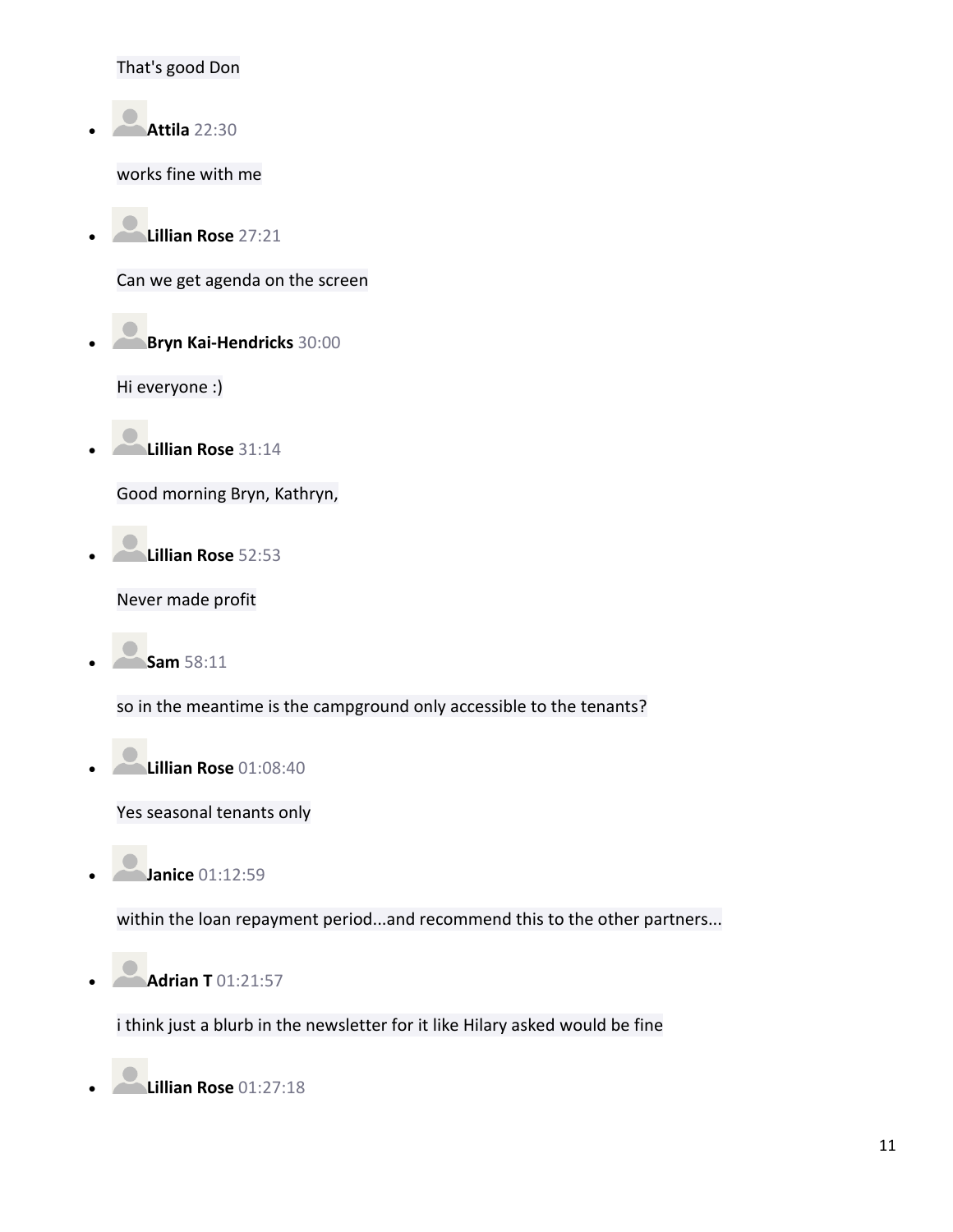#### April 25 potential SAO community visit

## • **WES NICHOLAS** 01:37:14

I have a question with regards to membership. Since 2009 I have been trying to get answer from Membership clerk as well as Administration with regards to transferring my son.Trying to understand why we haven't focused on membership. Thank you

## • **Bryn Kai-Hendricks** 01:49:36

I'm not sure if an agenda for this meeting went out to members, but if so, I didn't receive one. I'm wondering if there is an agenda made, would I be able to have a copy?

## • **Adrian T** 01:55:17

i made suggestions as a communications students to a council member last year and she said she was going to share it with council but never heard back. for example the website is very outdated and hard to navigate threw. the newsletter is printed on the wrong paper and must cost quite a bit of coin to send in paper form to over 300 members. newsletters need to be done in future context and be sent out a week ahead of publication... just a few suggestions..

• **mary** 01:58:17

Thanks for the insight - to the speaker - well said, your "awareness" is well taken, by me.

• **mary** 01:59:08

I think that is Martina.

• **Janice** 01:59:26

Communication has been brought forward for over 20 yrs. I'm glad we can actually have a dialogue about it today. Before it was just skipped over....This is progress.

• **Lillian Rose** 02:01:04

I have to sign out , please enjoy your day!

• **Adrian T** 02:01:24

enjoy Lillian!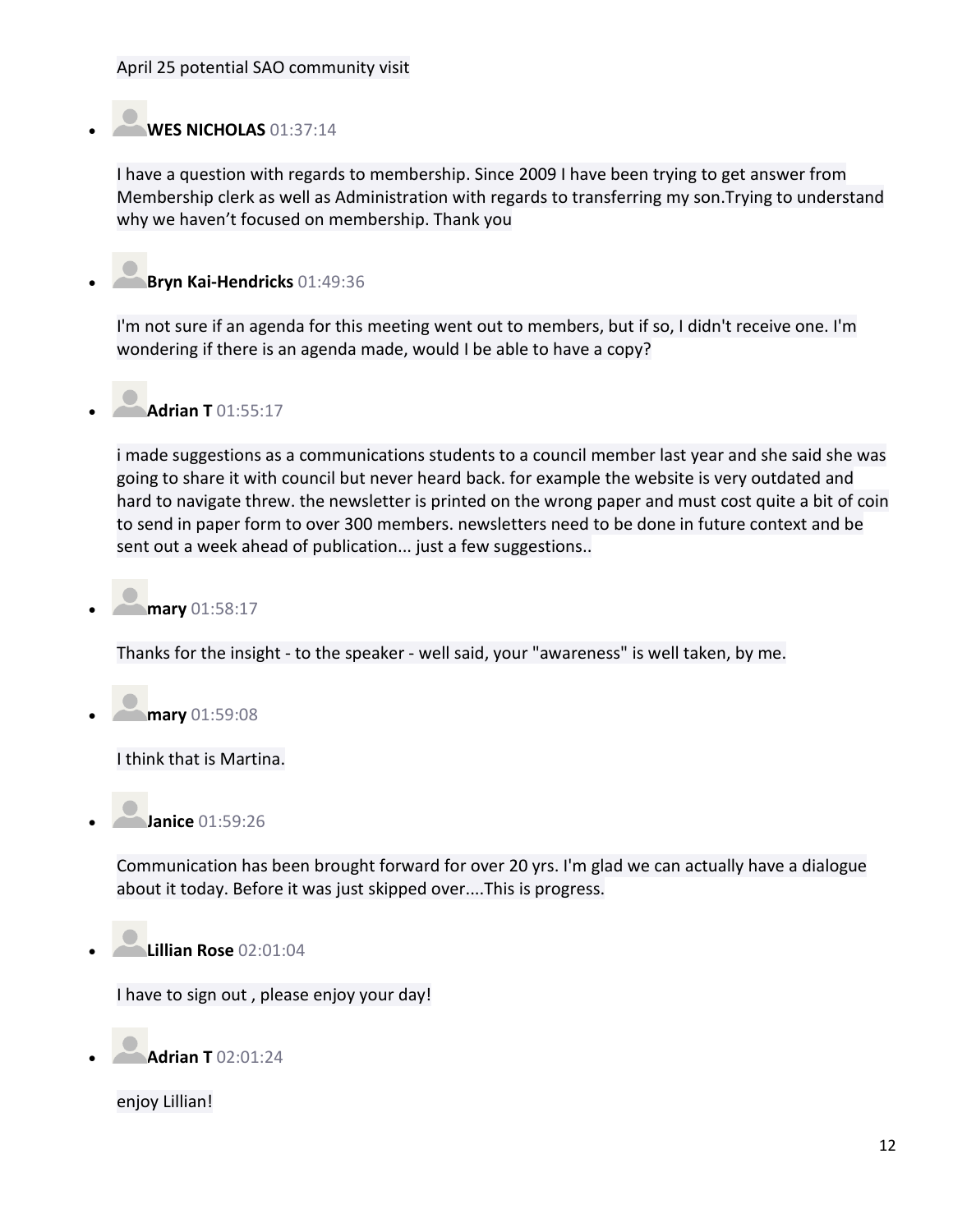### • **Bryn Kai-Hendricks** 02:12:59

Thanks for sharing the agenda! I wish to echo some of the sentiments here, I hope there are lots of opportunities to communicate and learn and understand. I'm one of the new people who has had many questions and think it would be great to have ways to communicate to new members some of the information that is going to come up for probably most, if not all new members as they join. I'm sorry I wasn't aware I was on the agenda to speak at 12:15. I was in the other room arguing with my inkjet to print a few pages for this meeting, I apologize I missed my turn. I was trying to listen from the other room as I printed, but didn't realize I missed my slot to speak today. I had some thoughts to share that are similar to those that have been expressed here today. And a few ideas which I will share another time as I am in Toronto which is 2 hours ahead here and unfortunately I have to go shortly. I wish everyone a Happy Easter weekend. Thanks very much for a good meeting and all the dialogue.



Happy Easter Bryn!

• **mary** 02:15:14

The election regulations are reviewed by membership, if they are going to be reviewed and changed, elimination membership, then, I think this to be considered, as with that there is a concern as to whom represents whom, or a need for the whole process.

## • **mary** 02:17:49

I don't know, but perhaps a new found governance system may need to be looked at, this may be a good thing.



• **Adrian T** 02:19:37

Rogers new buyout of Shaw is including future investment with rural and Indigenous communities, I hope council looks into their programs when the purchase goes through to upgrade the network systems on the reserve.

• **mary** 02:20:21

So Allen, is there an Elders meeting on Tuesday the 19th, or has it been cancelled?

• **Adrian T** 02:23:12

thank you Rosemary!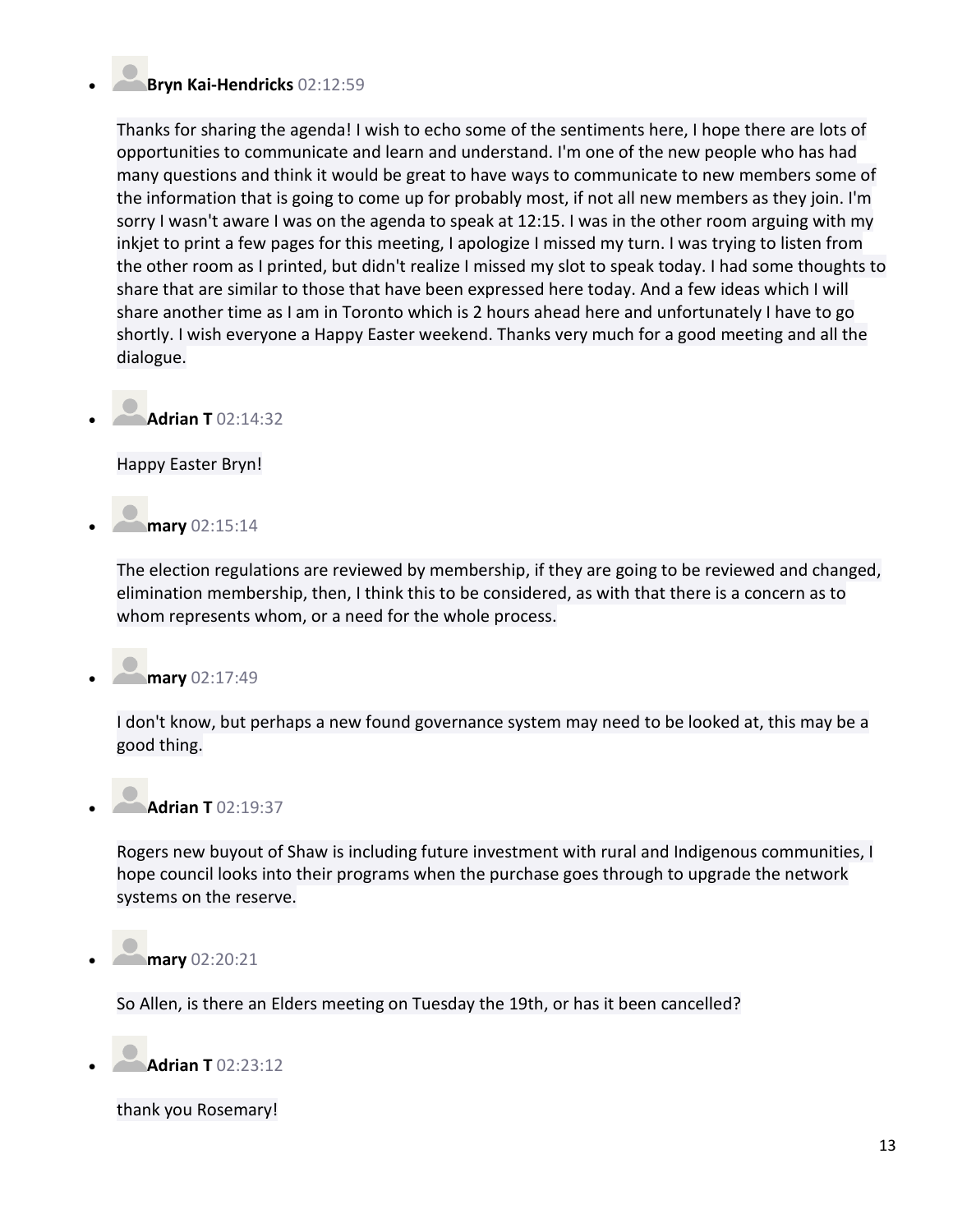

I don't know , I was not at the last meeting. Please contact Cristy Baker.



Hi everyone, I just want you to know that I will be leaving the meeting now. You can always email me at dfisher@akisqnuk.org and I will try to get back to you as soon as possible. My phone will also be available. I can get my number out through email as well.

• **Donald Sam** 02:47:23

our audio died. brb

• **Akisqnuk Nation** 02:47:42

having sound issues here

• **David Nicholas Hall** 02:48:23

My Audio say's I am unstable.Lol

• **mary** 02:52:09

Thanks for the clarification on the campground

• **Janice** 02:55:17

Thanks for that comment Don - Yes. we also need to be conscious of the way say things when communicating...

• **iPad** 02:59:02

Thank you to everyone who participated today , my apologies but do to another appointment I have to leave the meeting.If you have any questions please send them to anicholas@akisqnuk.org(250) 688-9489 .

• **Gayle M** 02:59:32

Congratulation to Martina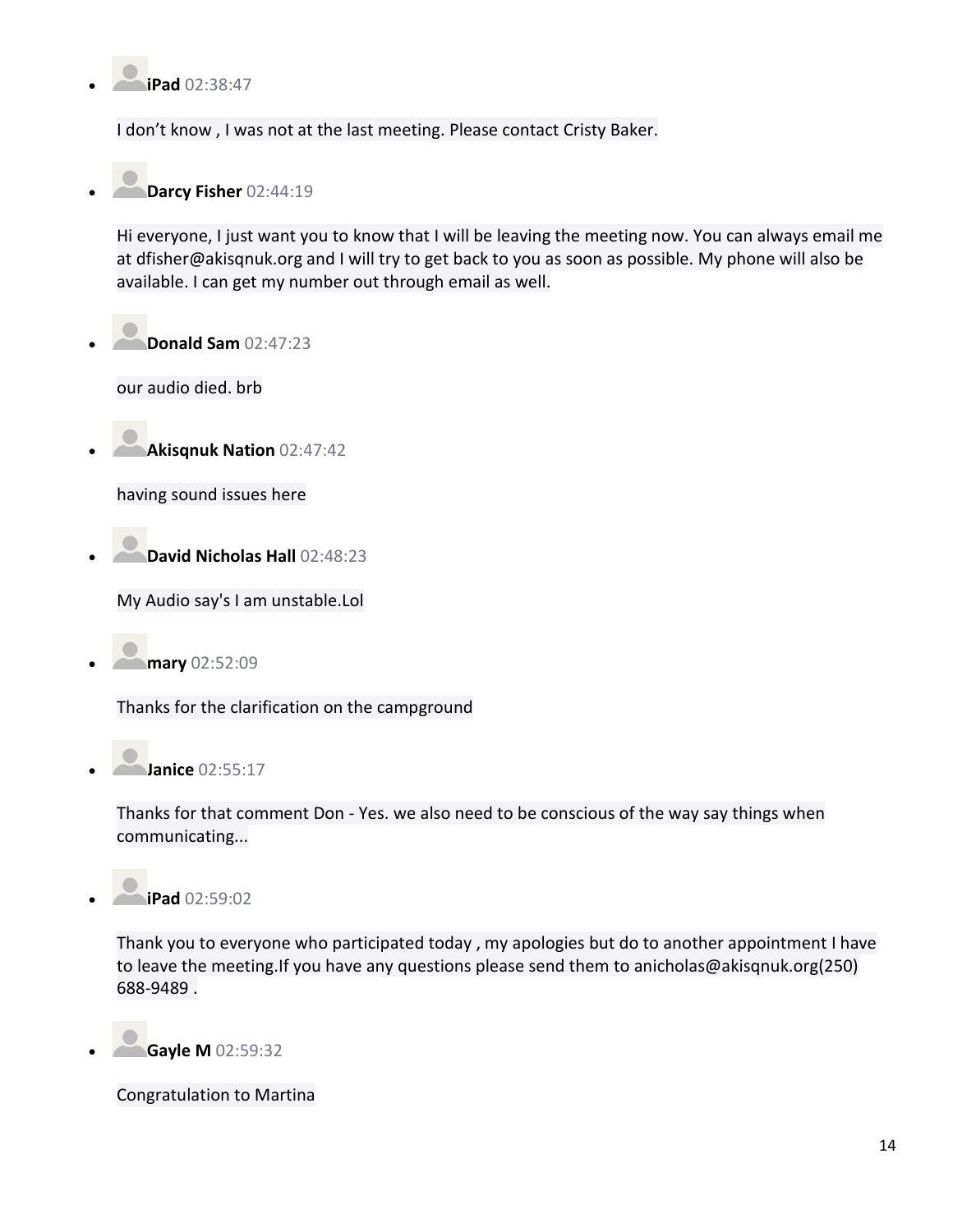

Congratulations Martina!

• **Melissa Teneese** 03:01:06

logging off ~ return in 10min? or so ...adrian msg me lol thanks for council updates much appreciated! congrats tina

# • **David Nicholas Hall** 03:06:38

I just want to add a comment regarding the South End of the Campground, I have witnessed Cow Elk giving Birth in this Area at this time of the Year.Last year I got pictures of 2 Cow's and their New Calf's walking into the Lake where they cleaned their Baby's and the Baby's took their first Drink of Mama's Milk.Sensitive Area

• **mary** 03:15:15

Don Sam, improving communications requires real good listening skills, listening is more important than, talking, ..sometimes.



• **David Nicholas Hall** 03:21:35

If anyone would like to see any pictures I have,please just ask.Thank-you

• **David Nicholas Hall** 03:23:50

I have over 10,000 plus pictures since I was given My Camera,many from Events on and off Reserve of Members

• **David Nicholas Hall** 03:28:51

reminder of Alfred Joseph's Easter Egg Festival tomorrow

• **mary** 03:42:17

I was part of the Election review process, faithful, to attend, and there was every effort made, to be true to the purpose of the regulations. I don't think there was any "funny business" in the whole process, at all. There is need for a "judicial review", that is my thought. If it does, then Anna, your saying those that spent hours working through the review, that their time and effort, isn't worth anything.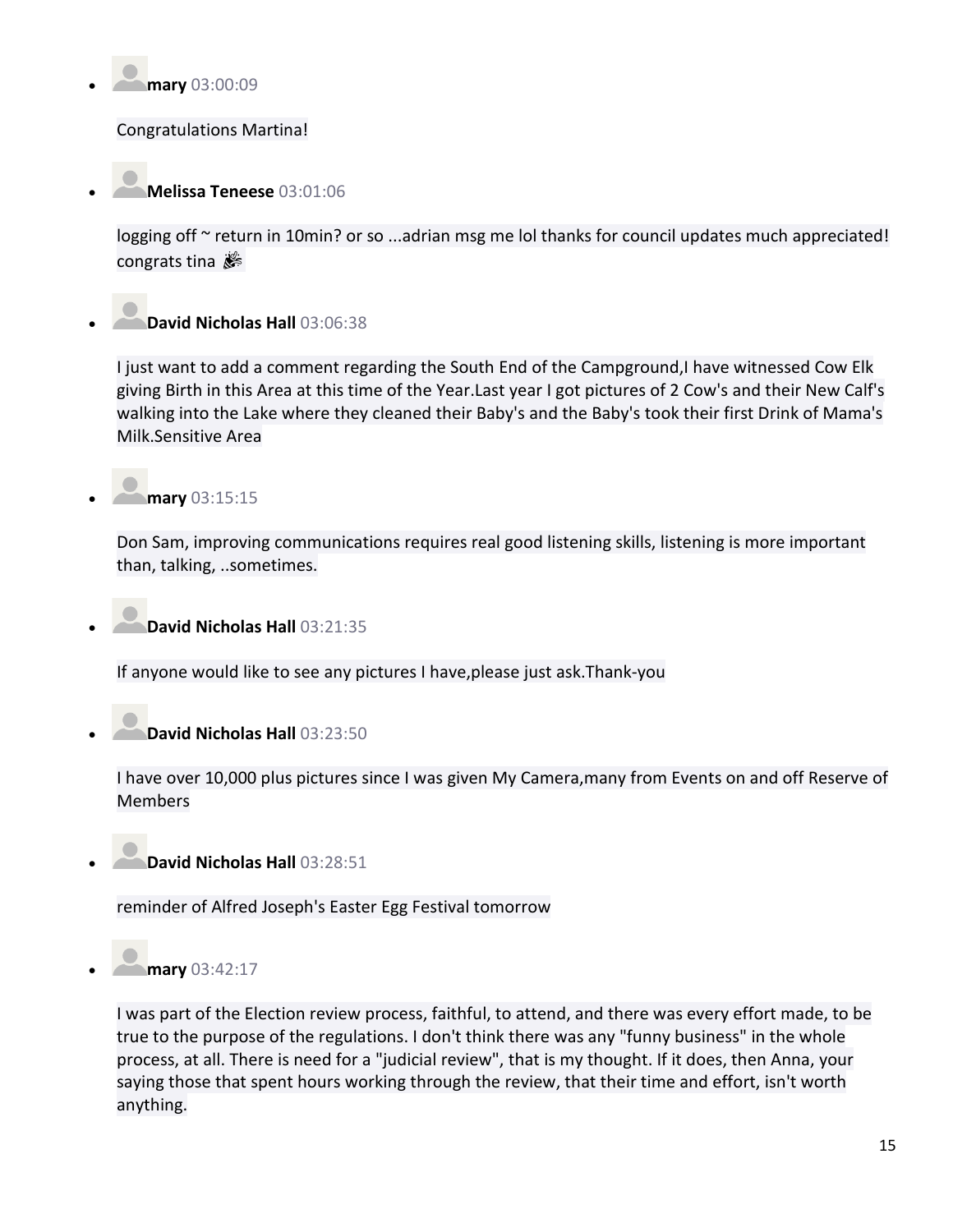

There is no need for a review.

• **mary** 03:45:32

But they were drafted out properly



Yes, everyone has a different way of understanding things, it is what makes us unique! I understand Anna thoughts, as to "time" is the intent to get back on track, with the way "leadership" takes it's official part, and that being April 1st. That is what the whole intent was, from my understanding.

• **David Nicholas Hall** 03:51:39

Was the re-sale of this Land for Aggregate Sales brought up during Land Assessment?

• **David Nicholas Hall** 03:53:19

was this Land not stated and Zoned Agriculture?

• **Akisqnuk Nation** 03:54:23

when the evaluation was done it was stated the land would be valued with no restrictions

• **Akisqnuk Nation** 03:55:38

the land now the majority of the land is zoned as agriculture but some portions have been removed from the ALR

• **Jennifer Nicholas** 03:57:03

I think it's extremely important that financial advisors are available to help hear what members hopes are for themselves with the funds etc so we can make a plan for our futures  $\bigcircled{e}$ 



Yes, Jen, as part of the Finance, I am listening, and will comment, if need be.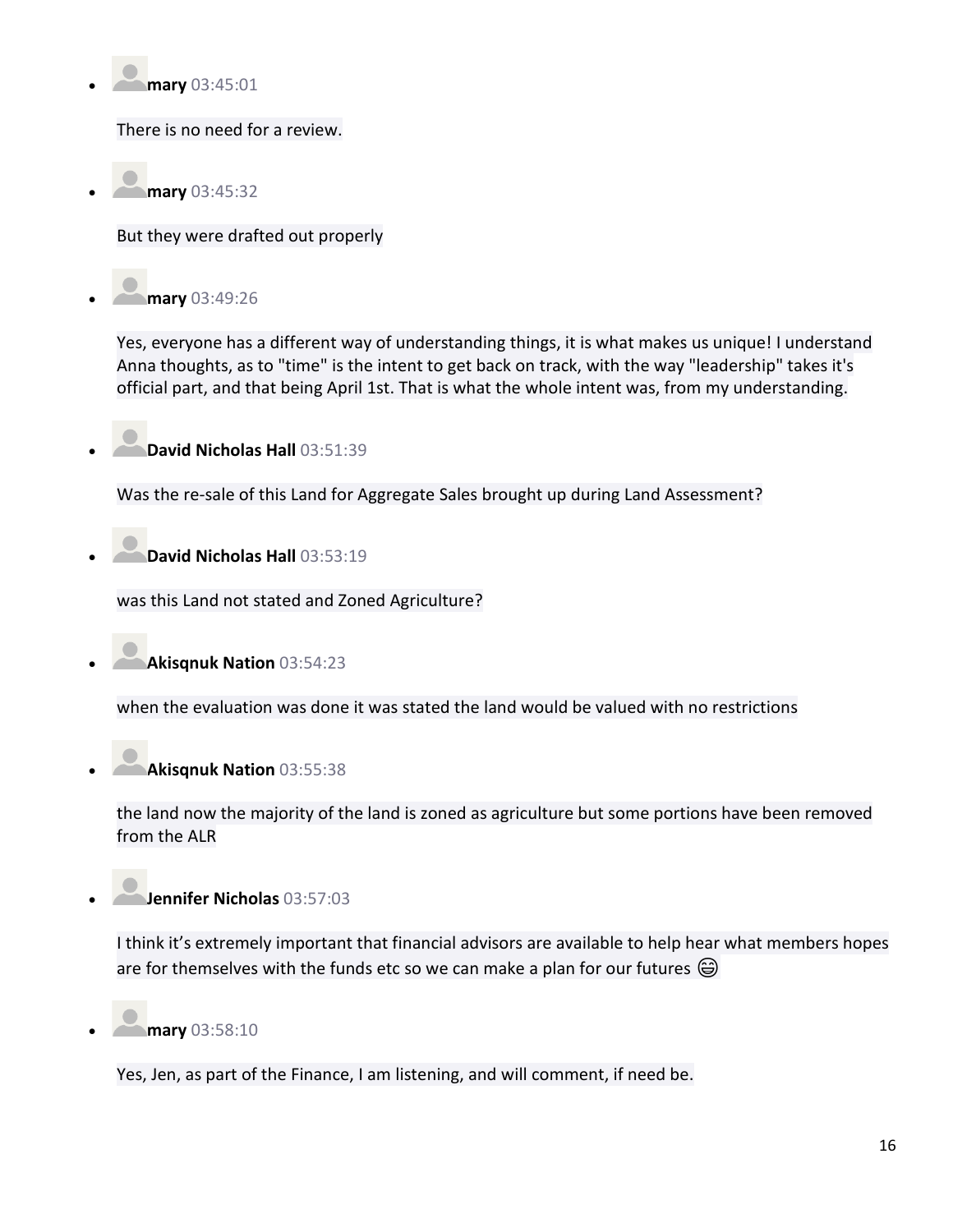

There is still a need for more work to be done, as Janice noted, so more community consultation, is going to happen.

• **mary** 04:02:00

Yes Don, that is the most important, that the \$\$\$ came at a cost.

• **mary** 04:04:16

My question, is it has been received and sitting in the Bank. Is that right. That the \$\$\$ will stay untouched, until such a time community decides on how it will be spent, is that right?

## • **Martina and ava** 04:07:18

If it is decided that the money will be distributed, I would like to request pending registrants be taken into consideration. I.e. children and new members who have applied for indian registration and are not yet registered but anticipate being registered.

### • **Jennifer Nicholas** 04:07:45

I heard a very sad comment the other day. It is nearly impossible for my generation to be home owners unless they come from wealthy families. That is alarming to me as I one day hoped to be a home owner. This could be an amazing opportunity for members to prepare for their futures if done right!

• **mary** 04:10:13

Don you didn't answer my question

• **mary** 04:10:54

I have a question



Martina - this is where lineage is considered. It should have nothing to do with member registration in accordance with the Indian Act.

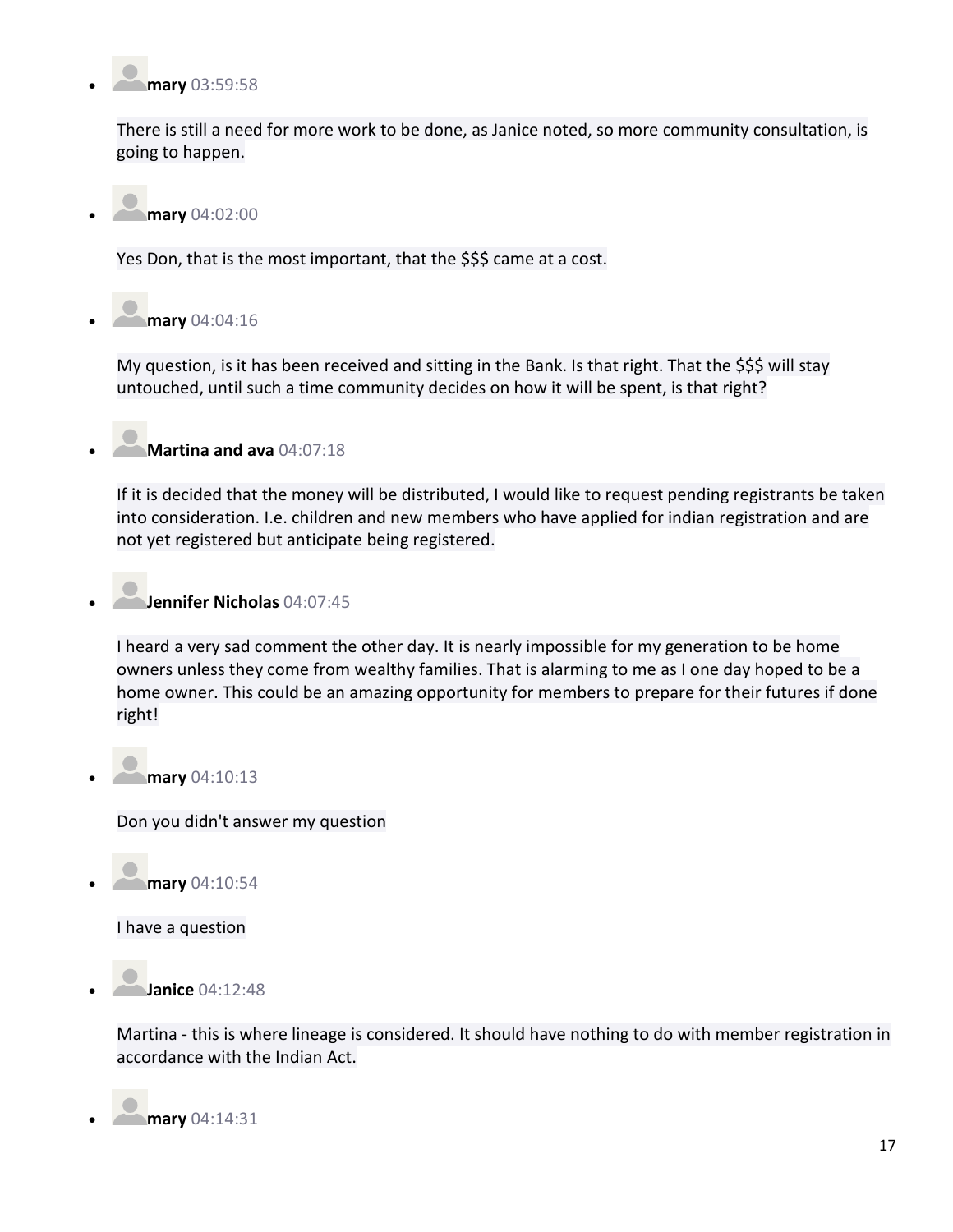Thank you Rosemary, you answered my question.

• **Janice** 04:14:41

Mary - Don said it is in a GIC and will not be touched until the members decide and go through the necessary process

• **mary** 04:15:23

Janice, that is what I wanted to know,

• **Jennifer Nicholas** 04:15:43

Thank you Rosemary, I appreciate your response

• **Martina** 04:16:48

Yes thank you Janice I agree. Just hoping the Indian act isn't dictating the process so thank you

• **Rosemary** 04:17:22

The Indian Act doesn't have any influence, however FAL does

• **Janice** 04:21:14

We need to recognize that Rosemary - some communities fall back into lateral valence and forget we have our own values and forget to be inclusive....Ktunaxa do not leave anyone behind

• **Martina** 04:23:40

We should have a Families Gathering. Not just for this but also for community togetherness. A space where we discuss family trees; welcome any children who haven't been officially welcomed into community; hold space for individuals who don't yet know where/ who they come from. So we can live into the Ktunaxa value of not leaving anyone behind

## • **David Nicholas Hall** 04:23:56

Some of Our Member's need this Money for Health Reasons,what kind of time line are We looking at?.Can the option of a Modest Payout until a Final Decision is made?

• **Martina** 04:26:00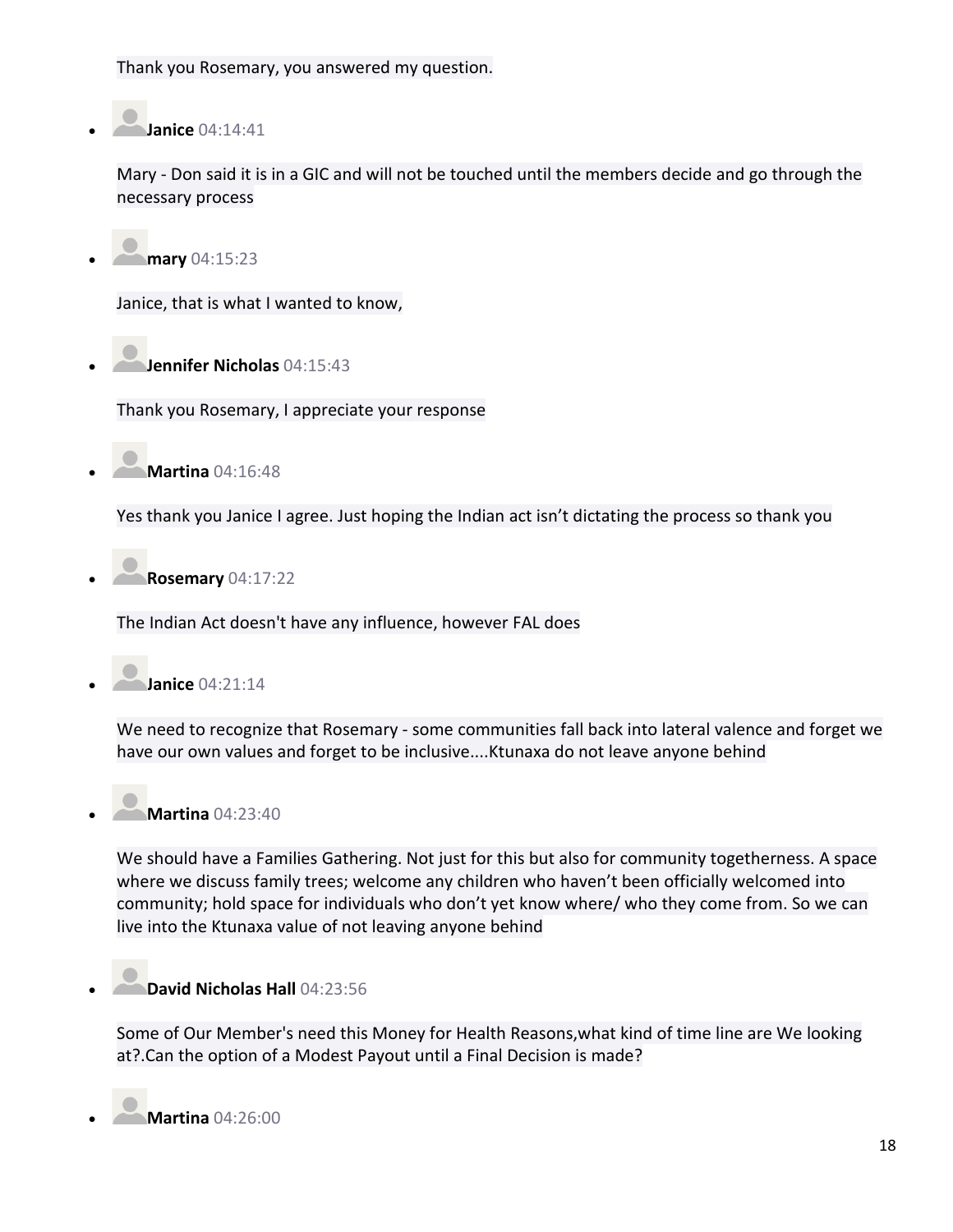Also - maybe this has been discussed maybe it hasn't - but investing in a treatment centre for our members struggling with addictions. Of course this could be a dangerous thing for some people to receive large sums of money. Not to control anyone but to offer an opportunity for healing

• **David Nicholas Hall** 04:27:00

Monitoring the results of a Small Payout may answer the questions as to what to do with the Bulk of Payment?

• **mary** 04:28:28

Yes, I like the idea of Family meetings, facilitated, as, a means, of getting more input. A task force is in ggood taste, too, it is so important to value, members input, on matters.

• **Katherine Sam** 04:30:32

I think a task force is good idea to examine different options that can be presented in small groups. Perhaps members of taskforce could advocate different options.

• **mary** 04:33:32

Everyone new this, and could have the conversations at any time, with their friends and family, even, without having to be given the go ahead to do so, its with everything, talk with whomever

• **Gayle M** 04:36:33

This is the financial advisor that was at meeting on referendum

• **Gayle M** 04:36:52

Blaine C. McKain, CFA, CIM, CFPSenior Portfolio Manager & Wealth Advisor |RBC Wealth Management | RBC Dominion Securities IncC. 250 317-7563 T. 250-448-9741 | T. 1-833-794-2840 | F. 250-712-2120 |Suite 1400, Landmark Square 6, 1631 Dickson Ave, Kelowna, British Columbia, V1Y 0B5

• **Patsy Nicholas** 04:39:31

Informing the business and services in Invermere Radium, Cranbrook, Golden on best practices dealing with persons who have no ideas on purchasing high \$ items.

• **mary** 04:40:48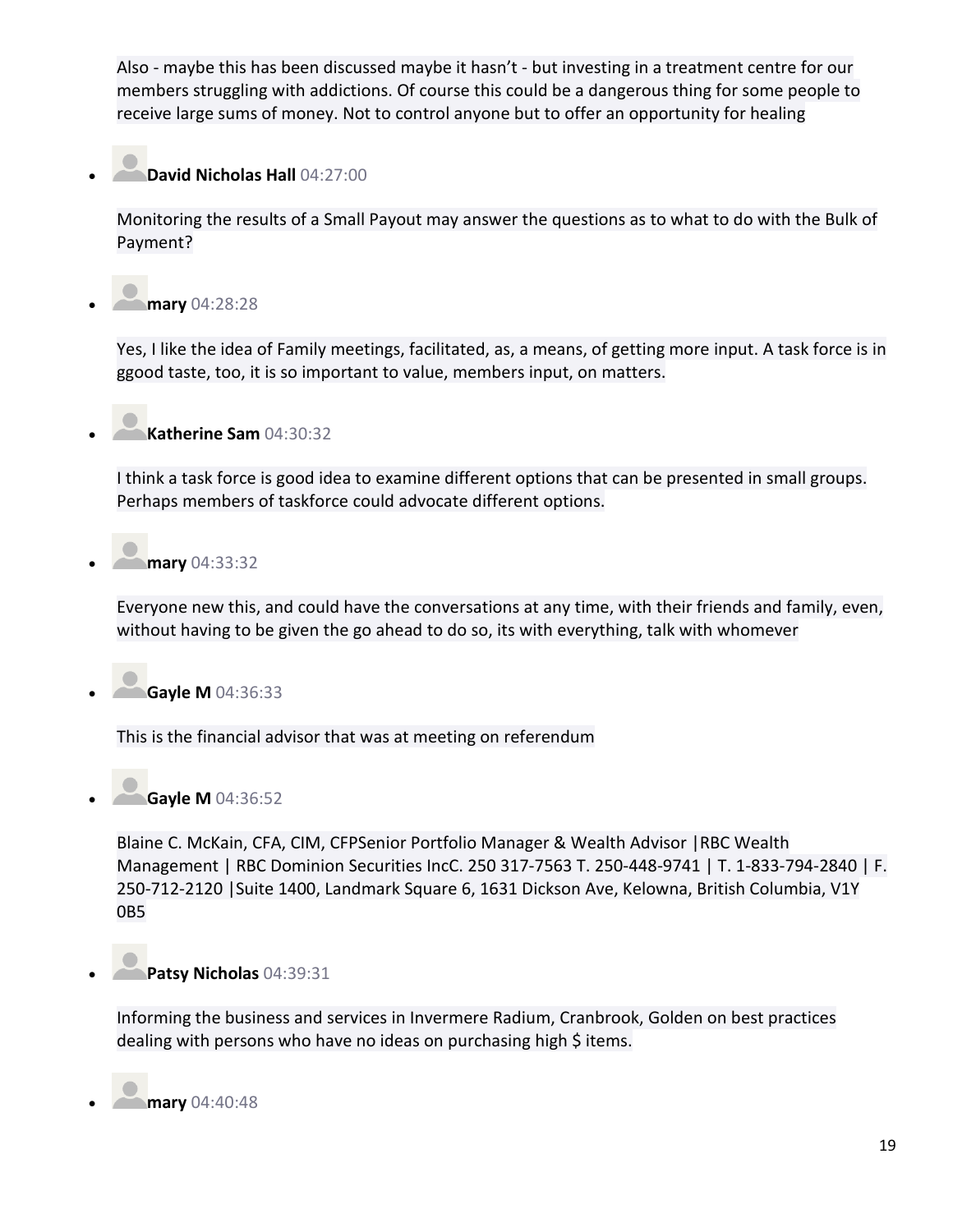That is good to know, things are being considered, and that this is a learning process. I think it is important for everyone to know these tidbits of information, coming from Council.

• **Gayle M** 04:41:06

So speaking of money can we have a spin of the wheel. lol

• **mary** 04:41:38

Yes, Gayle, need a bathroom break!

• **Martina** 04:42:28

For sure it is the responsibility of each of us, but just being mindful that decisions like these require a community approach; and a community approach requires holding space for differing perspectives to come together to reach common ground - not each acting in isolation of each other. Just my thoughts

• **David Nicholas Hall** 04:42:38

Good advice Patsy,I have a zero Credit Rating because I paid cash for My Truck & Trailer.I couldn't get a \$500 Loan because of My Credit Rating that I know little about.

• **Jennifer Nicholas** 04:52:22

Thank you council for taking a step in the right direction for the future of our community and younger generations

## • **Adrian T** 04:53:37

what will Council do to support these people after basically retraumatizing them because of an addiction that could very well be a result of trauma? and im not talking that inter generational stuff i am talking about abuse of all sorts, serial abandonment from irresponsible parents and lack of family involvement etc? the answer isn't just banishing these people that suffer from these addictions.

• **Martina** 04:56:21

The opposite of addiction is connection; without connection there cannot be healing

• **Jennifer Nicholas** 04:57:23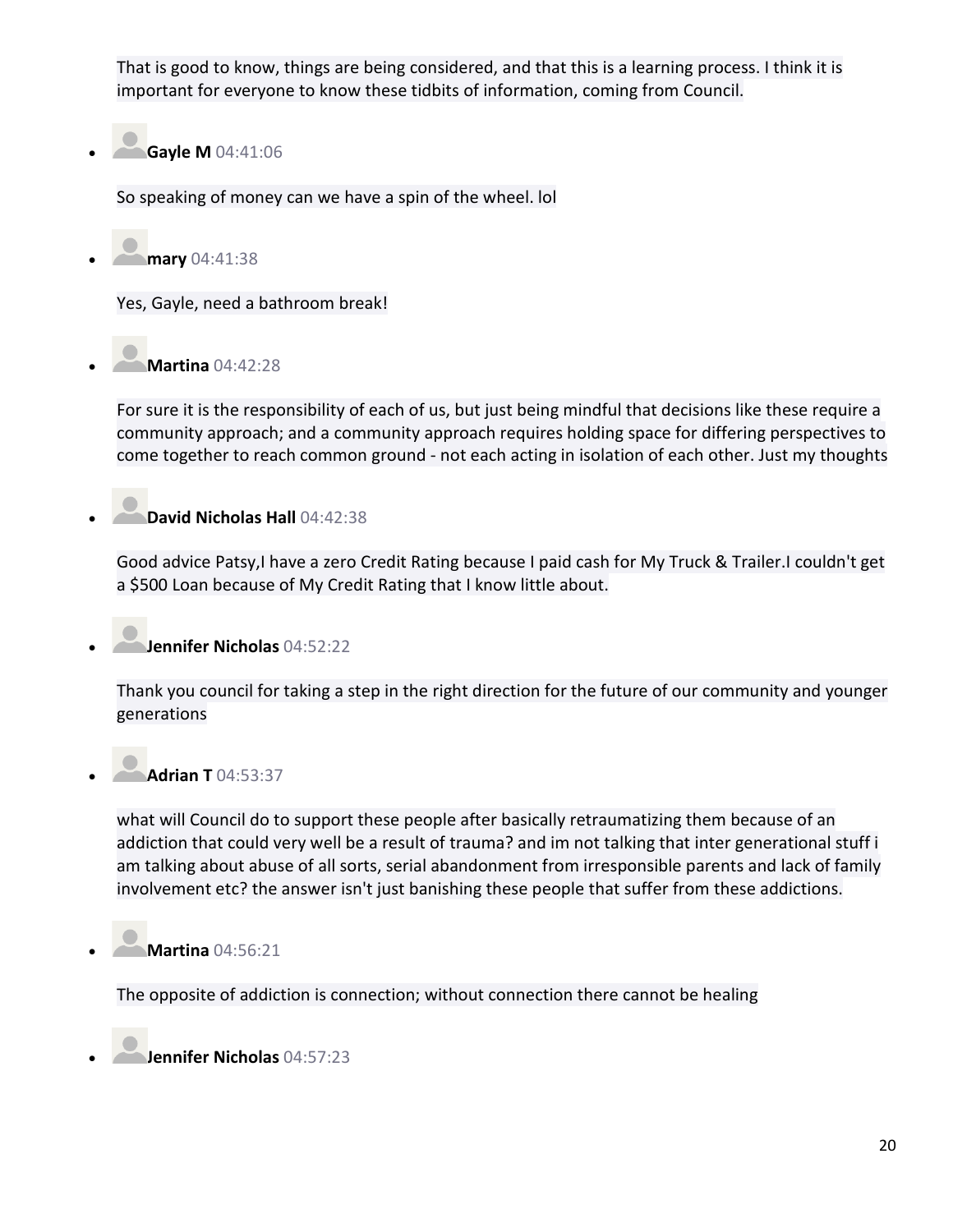Don stated there would be a list of resources available to anyone to get help. I think this letter just states that we cant just sit idly by and do nothing anymore something has to change.

• **mary** 04:58:49

I think it would best done with community input.

• **Sam** 04:59:51

I am hopeful that this letter will be a step in the right direction of letting non members know akisqnuk is not a safe place to go to hide from the law, but rather a safe place to reside and heal our hurts and flourish....

• **Patsy Nicholas** 05:03:49

To better understand your statement of connection, can you give a brief example, please



Tina, sorry

• **mary** 05:04:05

Now, I understand, the letter.



Just that any action we take needs to come from a place of love and not a fear and control based reaction. If banishment is approach we are taking than it needs to be backed with support - and not just referral to outside resources but support directly from all of us. What that will look like isn't black and white but we need to talk about this and not leave anyone out. These conversations need to be opened up to those who are struggling as well. Restorative justice



well said Martina

• **Patsy Nicholas** 05:11:27

thanks Tina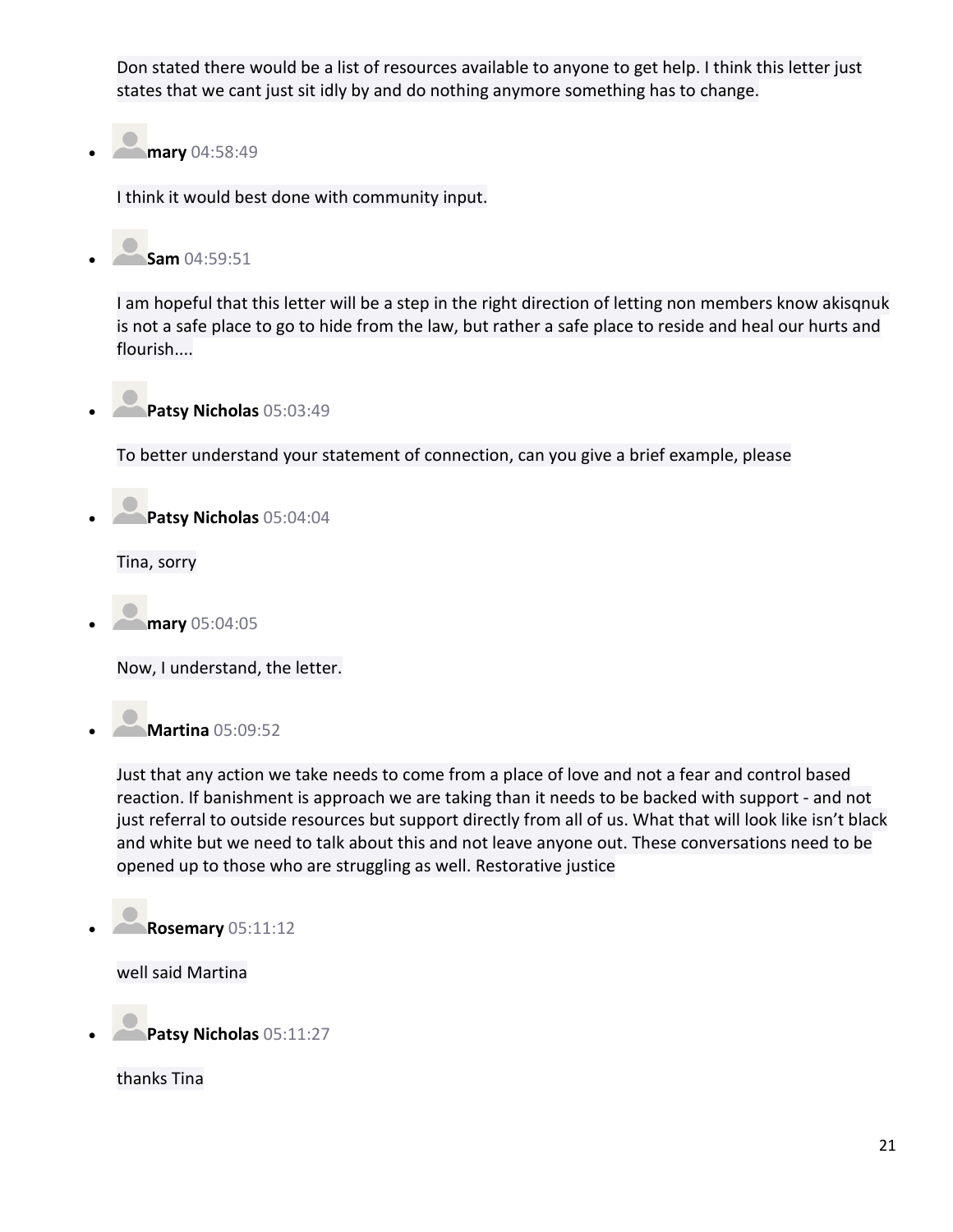

Thank you Martina!

• **Janice** 05:22:34

Absolutely, Martina - I didn't see your comment before I spoke, seems we are in parallel with our views. Good message to share with everyone we come across...we need to be compassionate of everyone's situation because we don't know what they have faced or what traumas the endured.

• **Sam** 05:25:04

Next meeting, can we please ensure all of council make the commitment to attend the full meeting, thank you Don and Rosemary!

• **mary** 05:27:59

Report from those Council, not able to attend, or had to leave early, would, be nice

• **Melissa Teneese** 05:28:12

yes i agree sam, and if we can get some handouts as well like the reports, letters ect please thank u

• **mary** 05:28:52

whom is the suyapi palkiy, dressed in black, sunglasses and white hair, whom came in, in the back?

• **Donald Sam** 05:29:03

if everyone here can leave your email address, we can insure that the reports are sent out to you.

• **Katherine Sam** 05:29:36

katsam2004@hotmail.com Katherine Sam

• **Sam** 05:29:40

Mary, Community member Leona Kains just joined us

• **Patsy Nicholas** 05:29:43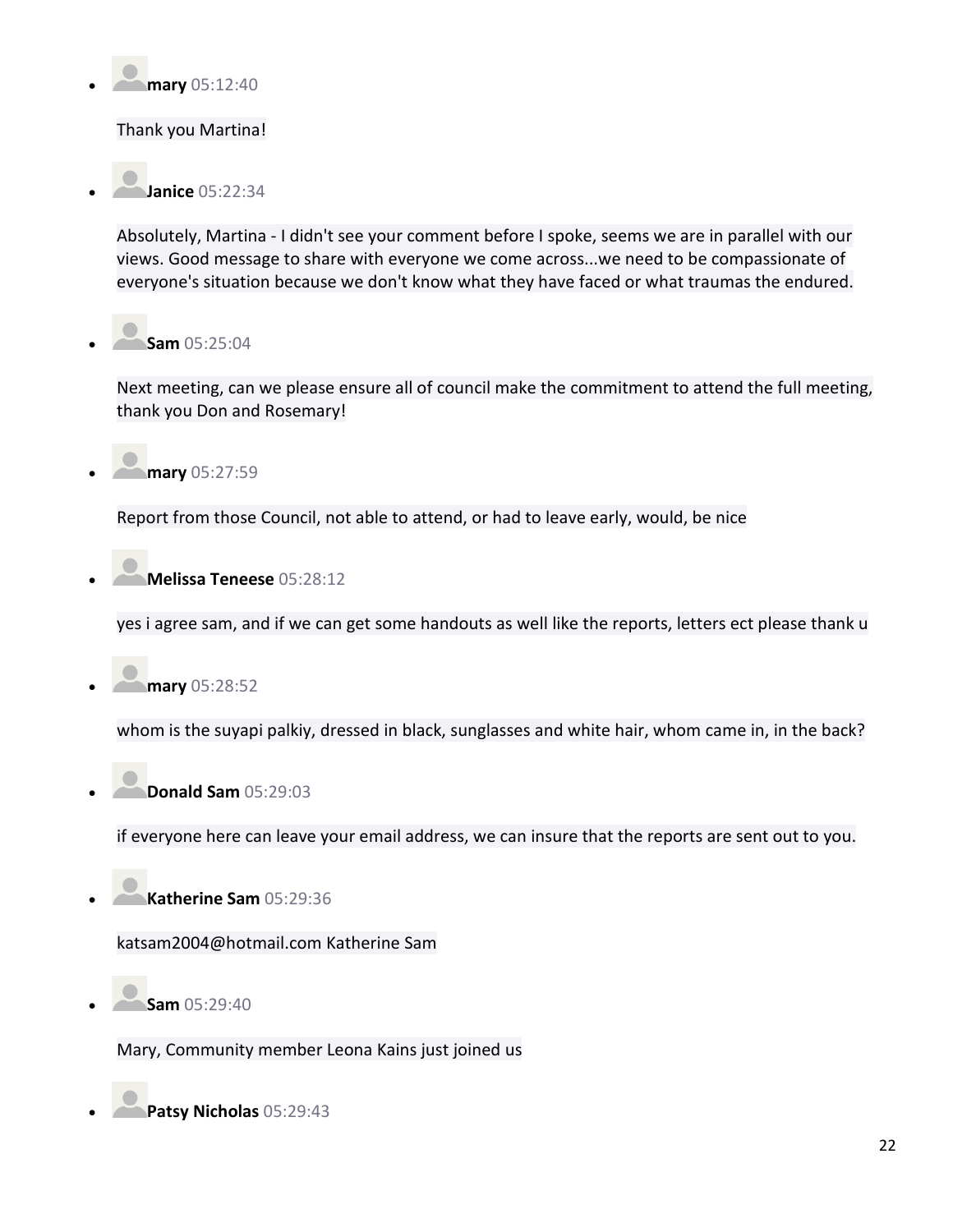I don't know how to put up my hand but I would like to speak

• **Melissa Teneese** 05:29:54

Melissateneese@hotmail.com

• **Martina** 05:31:16

Let's be mindful of tossing around the word suyapi. Not all of us are full blooded Indians and it would be nice to not judge others on appearances.

• **David Nicholas Hall** 05:32:00

Thank-you Martina

• **Martina** 05:32:31

Who is the woman in the back would have worked fine, thank you

• **Sam** 05:33:14

Thank you Martina, another reminder about communication...

• **David Nicholas Hall** 05:34:17

We appreciate You Patsy,ALWAYS!!!

• **mary** 05:35:07

Martina, that is not meant to be discriminatory, in any sense. I don't use that in any sense, to be, anything but, in politeness.



Yes, that would have been a better observation Martina - but remember that suyapi is a Ktunaxa word. Its all the way you receive it. Perhaps some work needs to be done??

• **Martina** 05:35:57

Absolutely it's a Ktunaxa word. It's also an assumption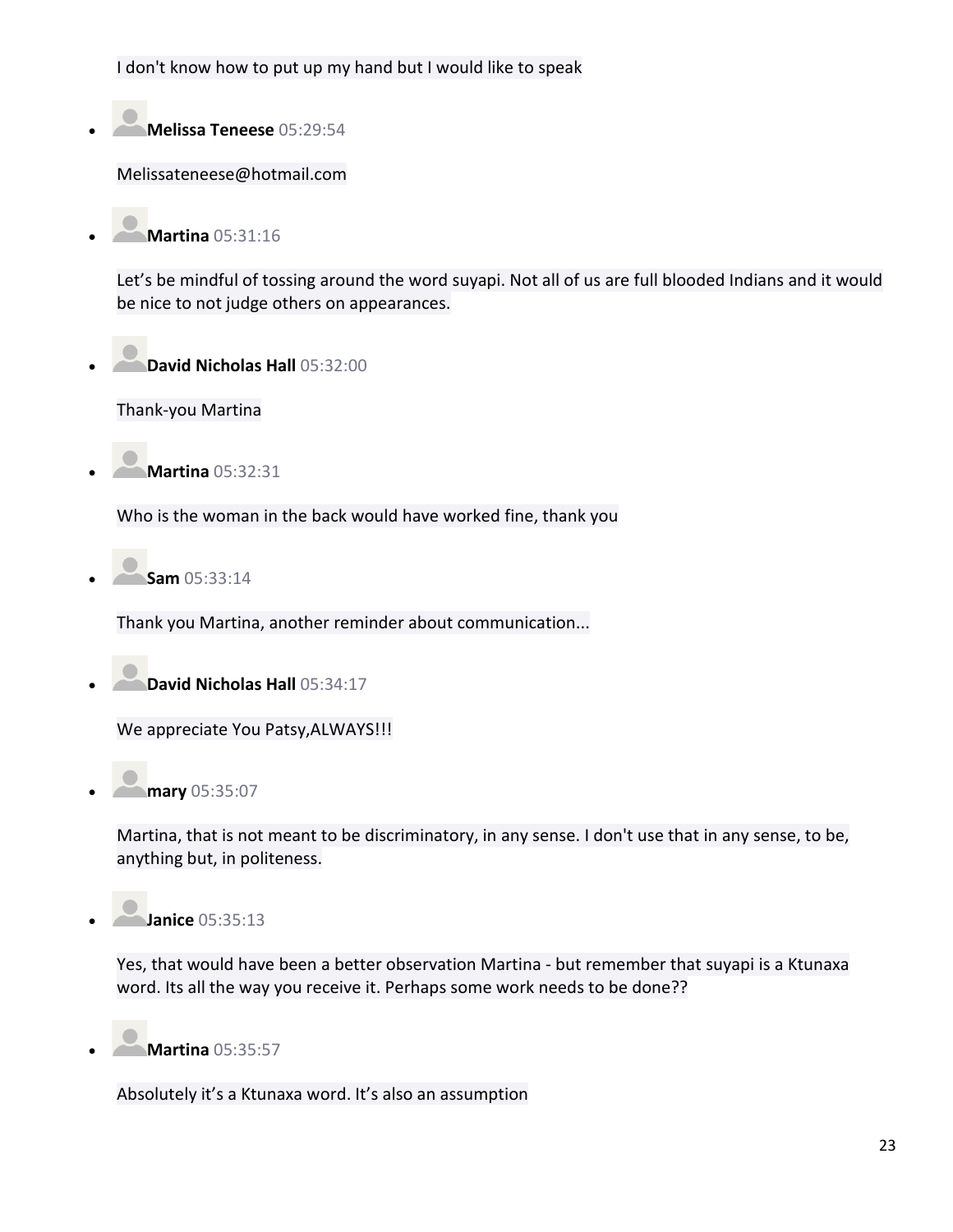## • **David Nicholas Hall** 05:36:05

I Love You Patsy and You have done so much to help Me thru My Journey

• **Martina** 05:36:44

An assumption that pushes people away because it says "you are not us"

• **Martina** 05:37:33

That is my take on it. Maybe I'm misguided but that is how I receive it

• **Jennifer Nicholas** 05:38:35

You are valuable member of this community patsy thank you for stepping up and doing your job, as well as the job of others often with no recognition thank you!

• **Janice** 05:39:38

Waha Martina, that simply means a white skinned person. Its an observation, we can go on forever. ☺

• **Janice** 05:40:21

Anwunikit all! Have a good rest of the long weekend.

• **mary** 05:44:37

Martina in our language, it is very direct, and there isn't any thing that is bad or derogatory about the use. From where I am and looking I don't recognize, the person. I wasn't being disrespectful.

• **mary** 05:45:44

Thank you, everyone (gapi niskil,)

• **Rosemary** 05:49:14

I'm going to get at my easter baking now, thanks everyone for a great meeting.

• **Melissa Teneese** 05:51:03 thanks for the mtg, updates and all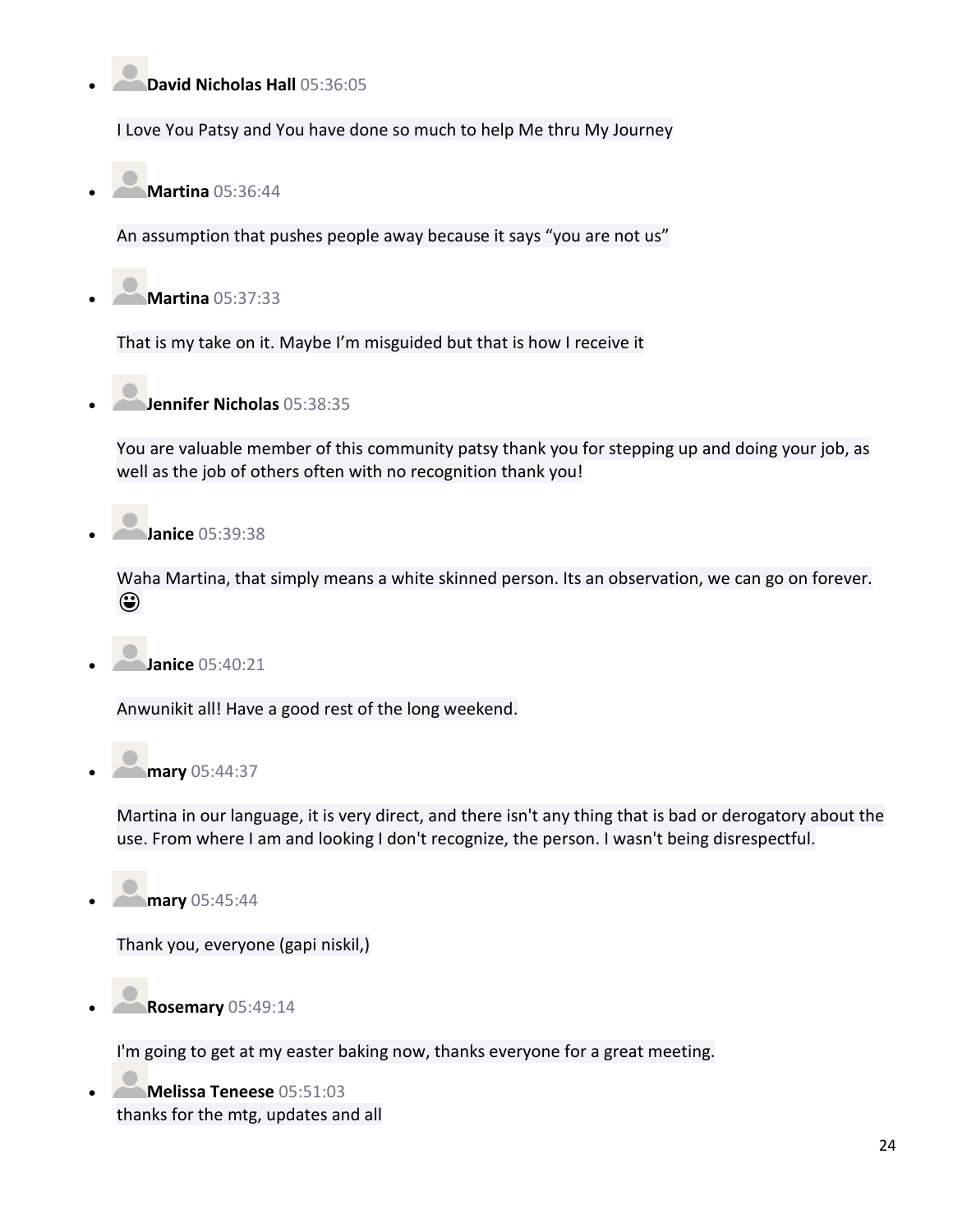# Appendix A- Chief Donald Sam's Report

<span id="page-24-0"></span>Band Meeting Report April 16<sup>th</sup> 2022

Chief Donald Sam

Ki?su?k kyukyit Qapi niskił

If you have been seeing the Facebook updates, then you will hear a lot of repeat here, but it is good so keep reading.

#### **Staffing**

We have a number of open positions at the Band office. Chief and Council have put a lot of thought into the organization chart, and we have the key staff, and workplans that need to be implemented. Keep posted for new positions to consider joining.

I was able to meet with some of the staff that were leaving. I know there are concerns in the community regarding the high turnover. We know people don't just leave their job, so what is it over time that lead to people leaving their jobs that they were so excited about. In my informal conversations, it was expressed that their was a lack of coordinated direction and leadership which resulted in a stressful environment. Our HR Generalist conducted exit interviews with other staff that were departing. We want to be an employer of choice. What can we learn from them. Hany Hafez is our HR Generalist and brings expertise to our organization. We have much work to do, I encourage anyone interest to please visit our website and apply for any opened positions that you feel you could be successful in.

We do however, have a potential SAO on the horizon, we had several interviews and we have invited a candidate to visit our office in person for a second interview. He will be visiting on April 25<sup>th</sup>. Lorne contract as interim SAO will end on April 21<sup>st</sup>. He will be moving onto his position as Lands and infrastructure director. I will be SAO until a new SAO has been hired. I have met with Lorne several times over the course of the last couple weeks it is good to have a good relationship and line of communication in the office.

SFO- position is open and we are waiting for people to apply. Wanda is filling in for SFO and has been working with preparations for our annual audit.

Lands Resources and infrastructure Director position has been filled and I expect a lot of action in regards to building up our capacity in this area.

With the shortage of workers and semi isolated location, it is proving to be difficult to fill the positions. Local newspapers, provincial trades magazines, Indeed, LinkedIn there are a number of places that we can post- but the cost of all of them might not be a good investment. I have requested that HR put together a plan on advertising our position postings so we get a good pool of candidates.

#### **Committees**.

Our committees are an opportunity for members to be involved in the affairs of the community and provide advice to Chief and Council. It is an opportunity to share your vision for our future. Chief and Council seek recommendations from committees as well as staff. Good Decisions and governance depend of communication and dialogue which can be provided with committees. Transparency builds trust.

In the Election regulations, it states that the Chief is the chair of Committees. So far I have participated in Elders Meetings, as well as a housing committee meeting.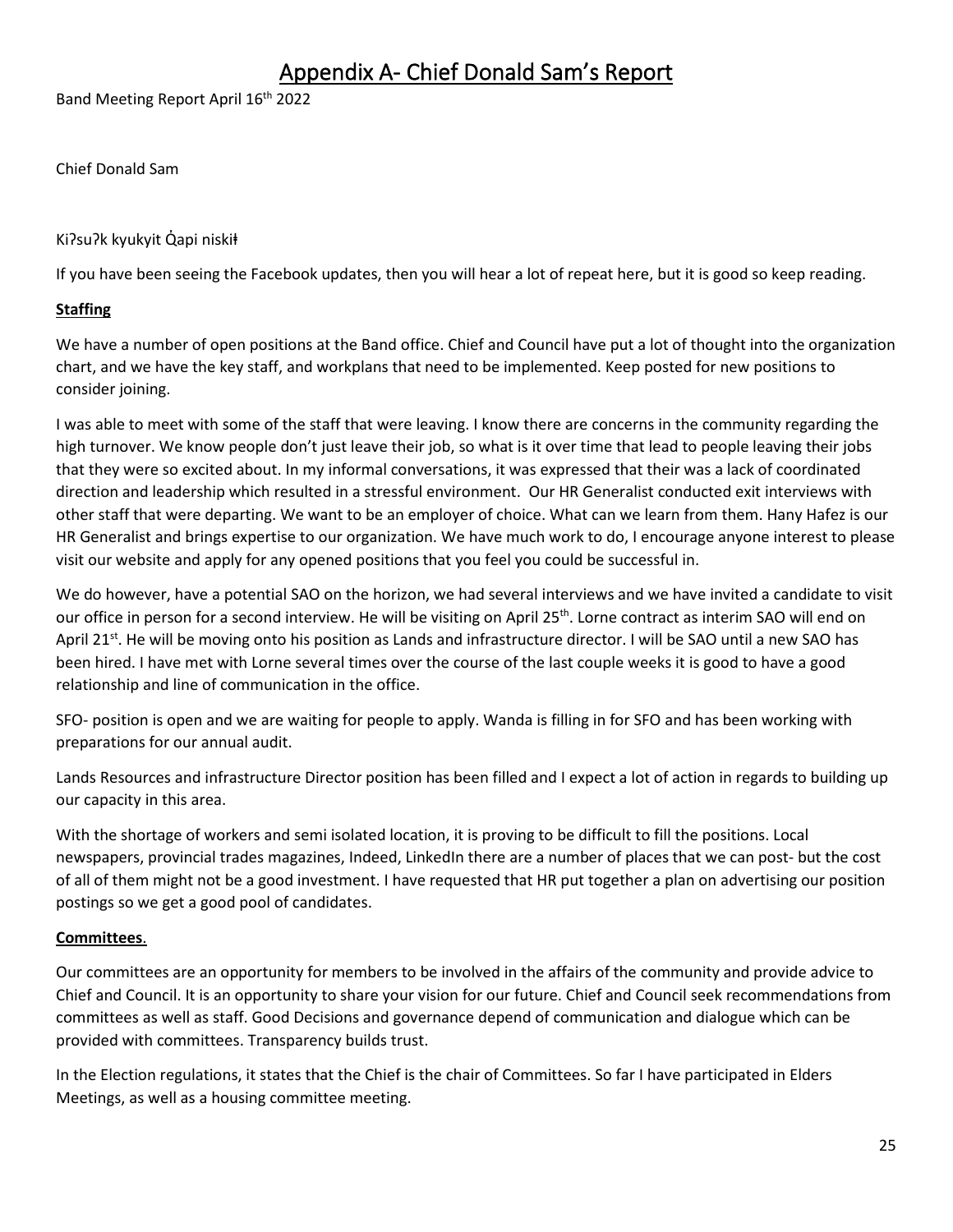Elders Meeting- Terms of Reference that is based on the needs of the Elders, organization, Chief and Council… I am excited for all our Elders to feel comfortable, safe and engaged.

Housing has been moving forward in developing new houses. And are currently reviewing their policies.

EJLCS- society- how do we ensure our interests are aligned. Collaboration has to recognize the interests of the participants. On Wednesday I met with community members, as well as EJLCS. Debra Fisher submitted to me her resignation from the chair position of the board as she did not want to hinder the EJLCS grant seeking, considering Debra is on other boards as well. The EJLCS is doing strategic planning and are happy to announce they are operating in the black.

#### **Communications**

In response to the concern of opioid and crime crisis in our community, Chief and Council has been working on drafting a community statement. This statement emphasizes all of our roles and responsibilities in ensuring our community is safe. Our statement states that we have zero tolerance for drugs and violence and it outlines the drastic measures that will be taken towards individuals that violate our safety with dangerous behaviours including banishment. We are working with RCMP to ensure these measures are actually implemented. As well as provided a victim Impact Statement that will be used in sentencing.

I have developed some graphics from the Survey Monkey results that many of you contributed to for Elk Horn Ranch settlement. The question around whether or not there should be a disbursement was answered loud and clear. The question around how much and to what other purposes was not as clear. Initial responses were almost equal amongst the available options. The survey results will be presented in graph form later in the agenda of our Band Meeting and more input will be sought as we develop a clear Disbursement policy.

#### Political representation

Strategic Engagement Agreement, - Participation with KNCS and what are the roles of First Nations. On April 11, I participated in a meeting with Lillian and other Ktunaxa leadership from each of the other communities as well as KNC, meeting with the Province. The Province is seeking clarity in terms of who they should be working with in General, and regarding the SEA and ECDA specifically. Tobacco Plains made it clear that the province is to deal with them directly; they are the First Nation as recognized under the Indian Act, and they are unique from other Ktunaxa communities, KNC is a society under the Societies Act and not a recognized First Nation. ʔaq̓am indicated that we are all Ktunaxa, and the KNC is a collective voice to speak with. I am of the opinion that we Ktunaxa come together and pray together, we are connected by language, and heritage, however ʔakisq̓nuk has our own unique circumstances and issues. I do believe that we are stronger together, however we are only as strong as our collective interests align. AFN needs to be mindful that we must put in some hard work in the coming months to ascertain if we are part of a collective, and to what extent are we delegating our jurisdiction and rights.

A question that your leadership needs to consider is "where is ?Akisq'nuk in relation to being a self-governing Self-Determining First Nation. We need more conversation on what is Ktunaxa , and who speaks for Ktunaxa. We have to use OUR voices, and Advocating for /akxamin qapi qapsin, Qapi ʔakłsmakniks, (all living things, All our people) and future generations, all while being informed by our past generations.

We need to have conversations on what we are doing. What are we doing about Ktunaxa Treaty? What about Ktunaxa Nation Council society. I need to know how to best represent ?Akisqnuk. I need to know and advocate for our needs. Please be thinking of these issues as we will come together in the coming months for more dialogue.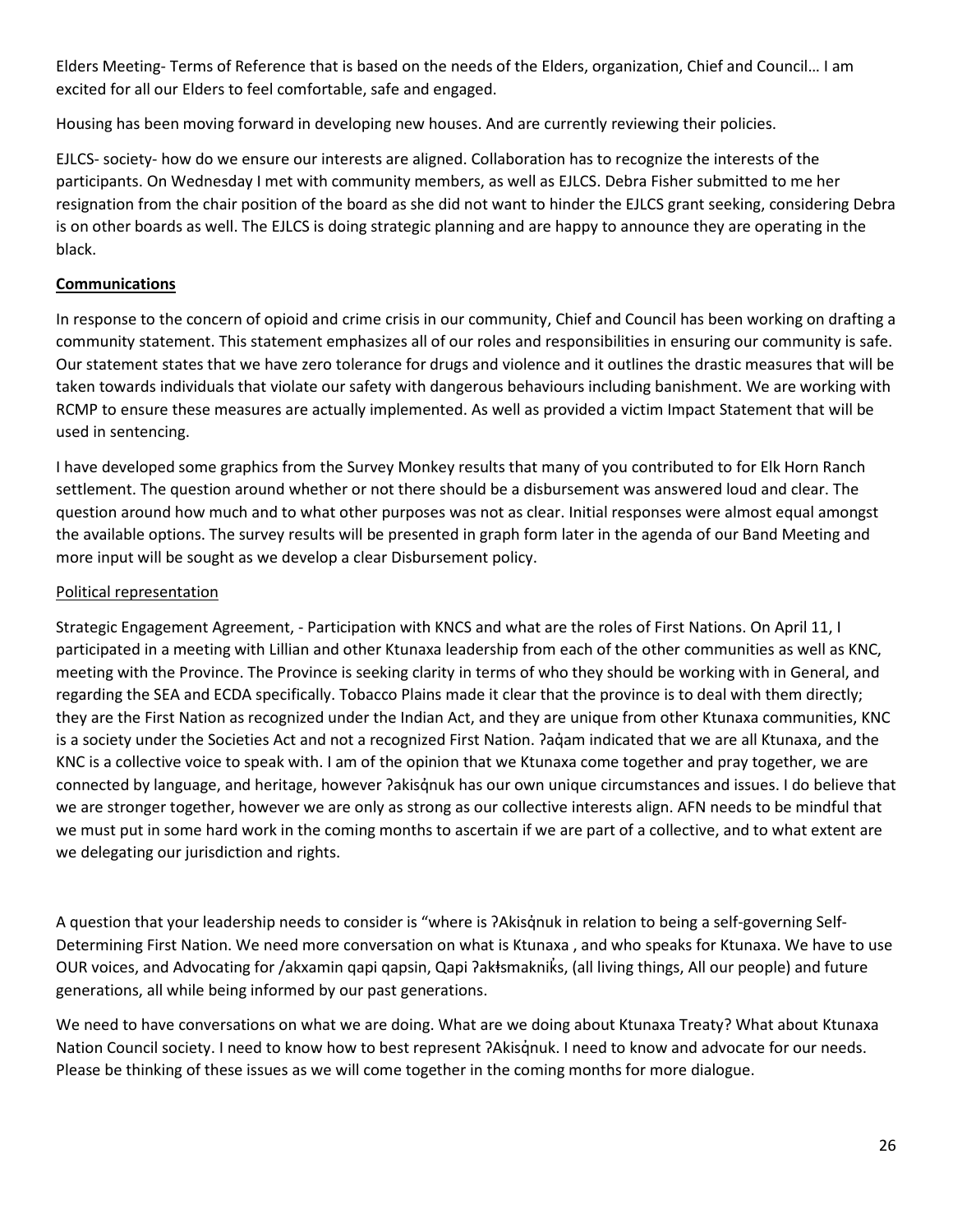I have been assigned the Lands and Resources sector at KNCS, as well as sitting on the Ktunaxa Nation Executive Committee of society. Coming from employment with KNC, knowing Leadership concerns of KNCS operating in and of itself, I am looking forward to finding balance in perspectives, not business as usual.

#### **Concerns complaints- expressed**.

Election. Having a 3<sup>rd</sup> party that has no bias in favor of any candidate, they are just applying the regulations as we have provided them. In terms of the nomination and the election itself, I would say that the electoral officer was there to ensure things were going along impartially and fair.

We have a lot of work to do in terms of 1) understanding roles and responsibilities and 2) trusting that we are all working together3) respecting each others differences in opinions.

Questions please reach out.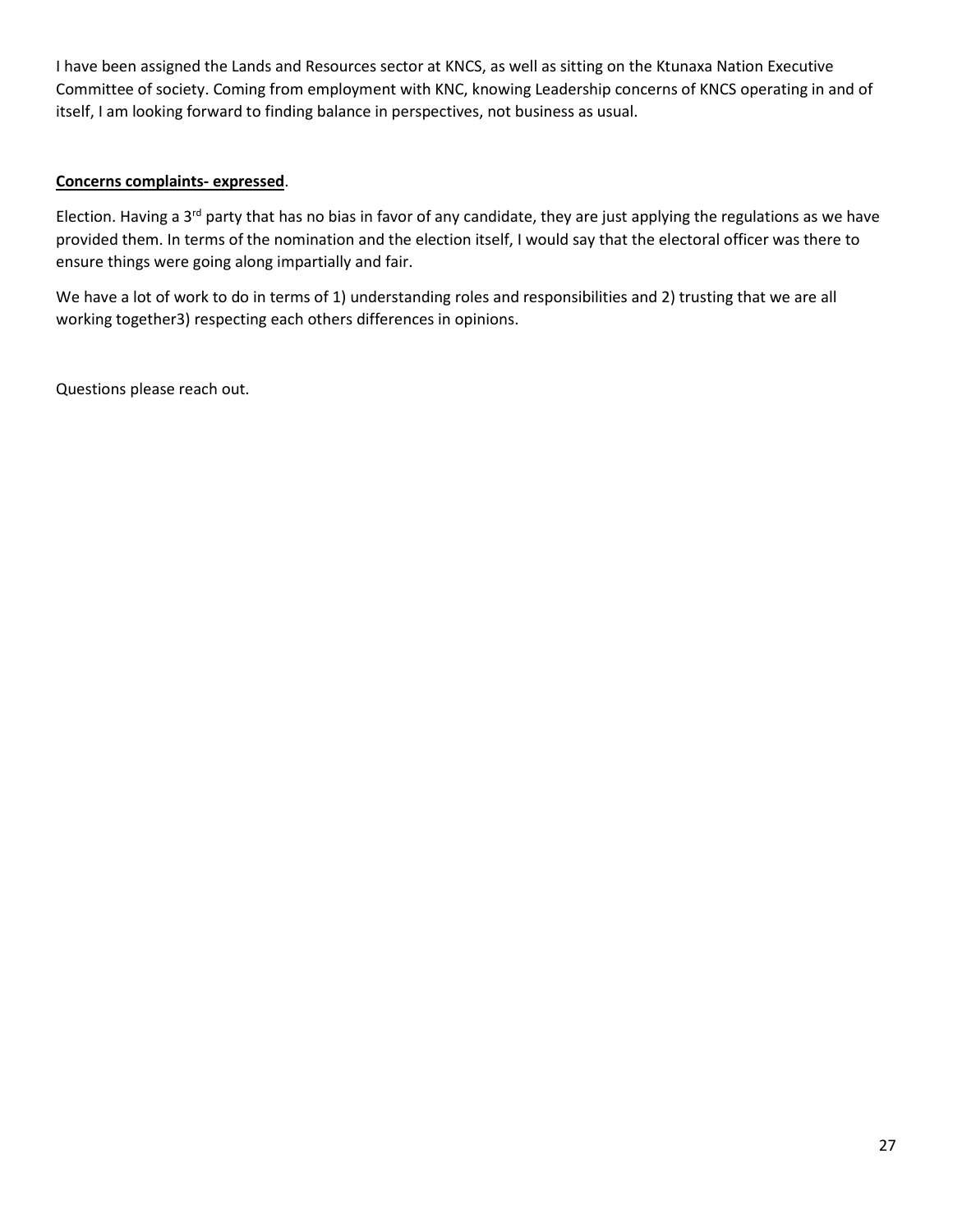#### **Councillor Rosemary Phillips**

#### **Band Meeting Report**

#### **April 16, 2022**

Here are the highlights since my last report in January:

I have attended all regular and special Council meetings. Council completed the 2022/23 workplan and budget process. Emphasis was put on strategic priorities, measurable outcomes and more frequent reporting out on those outcomes.

I attended the two-day KNC Economic Summit. The first day was attended by leadership and community economic practitioners from each community. It focused on the economic pursuits and aspirations of each community and how the Nation Economic Sector can better support the communities and entrepreneurs. The second day began with a presentation by Chris Luke Sr on the Ktunaxa economy, followed by presentation was given by guest speaker Carol Anne Hilton who is the author of a book titled Indigenomics – Taking a Seat At The Economic Table. The day was conclude with presentations from a few Ktunaxa entrepreneurs, including two Akisqnukniks. In my opinion, this was the highlight of the summit, and I was very proud of the entrepreneurs who presented. I was the winner of a main door prize which was an 18-foot tipi with poles. I have donated this tipi to Akisqnuk for use in community events.

A special KNC Lands and Resources meeting was held to discuss renewal of the current resource revenue sharing agreements (Strategic Engagement Agreement (SEA) and Economic and Community Development Agreement (ECDA) for a further two-years. The renewal was agreed to. The SEA is intended to foster a positive, collaborative and respectful government-to-government relationship between the Province of BC and the Ktunaxa Nation. You can read the agreement at [https://www2.gov.bc.ca/assets/gov/environment/natural-resource-stewardship/consulting-with-first](https://www2.gov.bc.ca/assets/gov/environment/natural-resource-stewardship/consulting-with-first-nations/agreements/ktunaxa_bc_sea2019_kt_msf_signed_final.pdf)[nations/agreements/ktunaxa\\_bc\\_sea2019\\_kt\\_msf\\_signed\\_final.pdf](https://www2.gov.bc.ca/assets/gov/environment/natural-resource-stewardship/consulting-with-first-nations/agreements/ktunaxa_bc_sea2019_kt_msf_signed_final.pdf) . The ECDA is a resource revenue sharing agreement between the Ktunaxa Nation and the Province of BC. [https://www2.gov.bc.ca/assets/gov/environment/natural-resource-stewardship/consulting-with-first](https://www2.gov.bc.ca/assets/gov/environment/natural-resource-stewardship/consulting-with-first-nations/agreements/ktunaxa_ecda_-_signed.pdf)[nations/agreements/ktunaxa\\_ecda\\_-\\_signed.pdf](https://www2.gov.bc.ca/assets/gov/environment/natural-resource-stewardship/consulting-with-first-nations/agreements/ktunaxa_ecda_-_signed.pdf)

I have participated in interviews for the Senior Administrative Officer (SAO) position recruitment. We interviewed three candidates. Only one of the three is being pursued further. This candidate will be visiting the community for secondary interview. This visit is tentatively planned for the last week of April.

At the Nation level I was on the Education and Employment Sector. The March meeting was to approve the sector workplan and budget. We have switched up the sector representation as follows:

Lands - Don Sam; Alternate – Rosemary Phillips Economic – Allan Nicholas; Alternate – Lillian Rose Education and Employment – Lillian Rose; Alternate Darcy Fisher Social – Rosemary Phillips; Alternate – Don Sam TKL – Darcy Fisher; Alternate – Allan Nicholas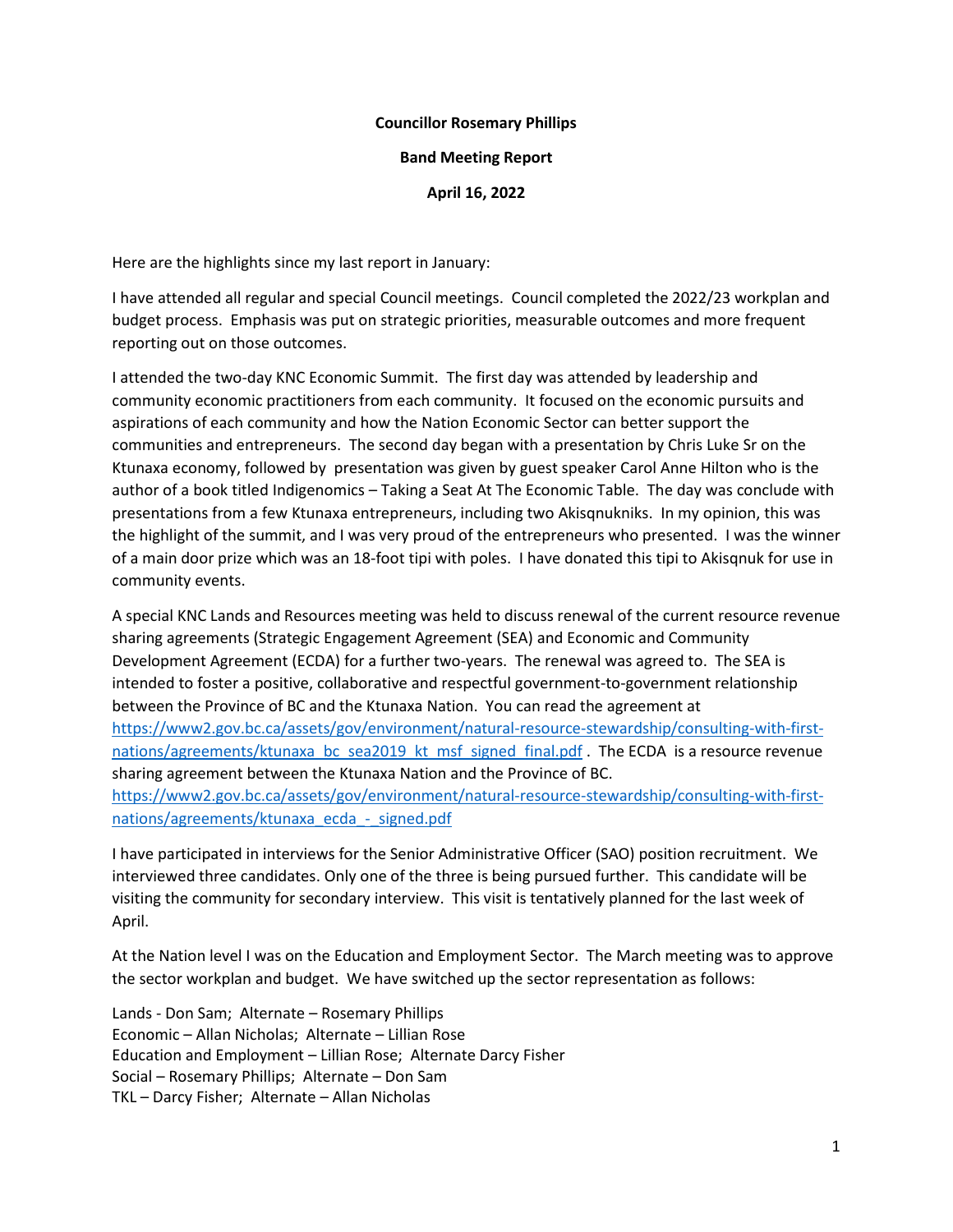A special members meeting was held to provide information to members on proposed changes to the KNC Society Constitution and Bylaws. Those present at the meeting wanted more time to review and digest the information. This information was to be sent out to members, however, I think it has been caught up in the transition of staff. Hopefully it can be shared with you soon. Once that has happened a follow meeting can be scheduled.

| Date             | Meeting                                               |
|------------------|-------------------------------------------------------|
| Feb 1            | <b>Specific Claims negotiations</b>                   |
| Feb <sub>3</sub> | Staff/Council strategic planning                      |
| Feb 9            | Council mtg                                           |
| Feb 14           | KNC Leadership mtg                                    |
| Feb 23           | Council mtg                                           |
| March 2          | <b>KNC Economic Summit</b>                            |
| March 3          | <b>KNC Economic Summit</b>                            |
| March 8          | KNC Lands & Resources Special Mtg                     |
| March 9          | Council mtg                                           |
| March 22         | <b>SAO Interviews</b>                                 |
| March 23         | Council mtg                                           |
| March 24         | <b>Education &amp; Employment Sector Council mtg</b>  |
| March 24 (pm)    | <b>Special Members meeting</b>                        |
| March 29         | Special Council Mtg (budgets and workplans approvals) |
| April 6          | Council mtg                                           |

#### Summary of meetings attended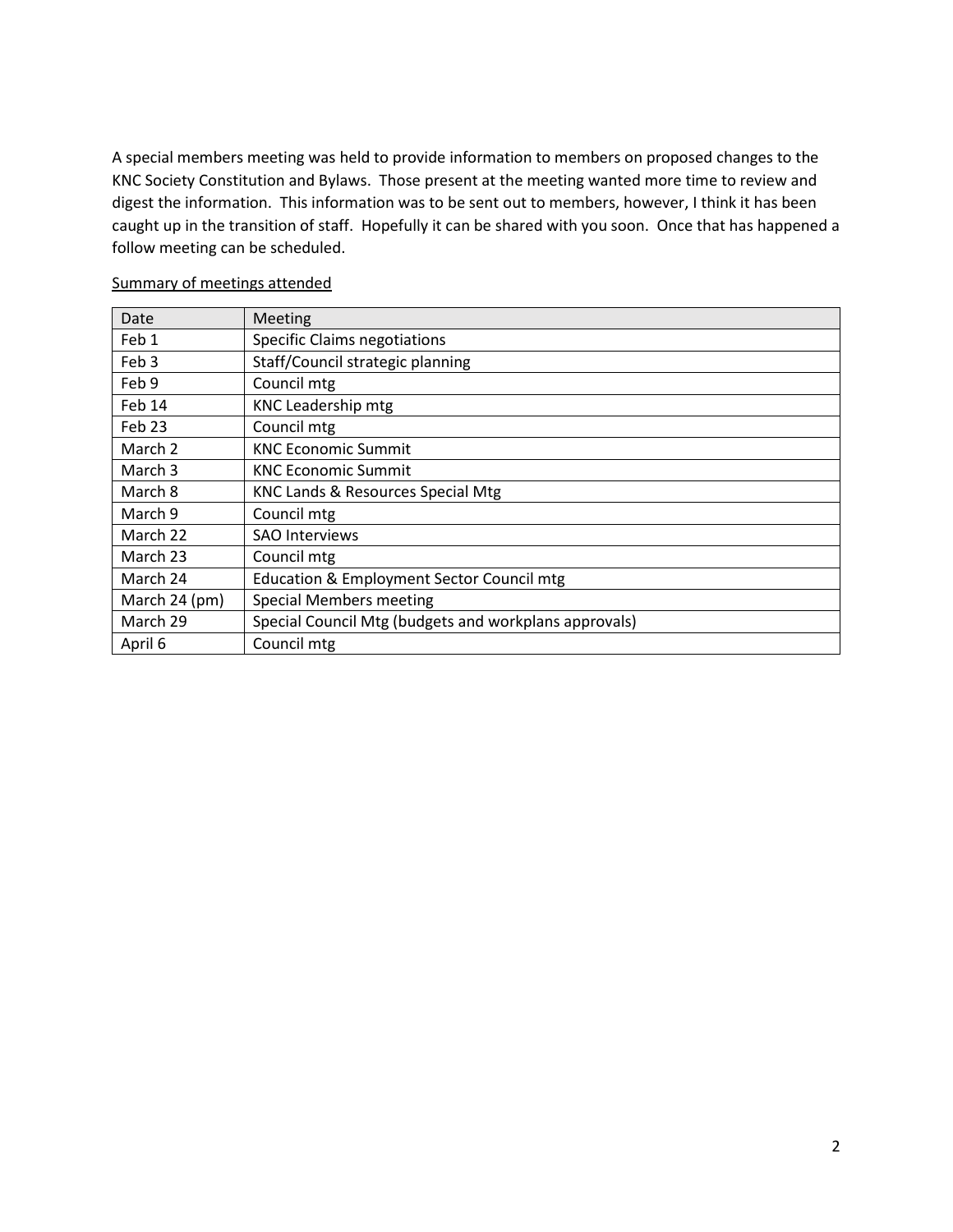#### Member Services report

#### Education

- Stephanie Sam has returned to her position from educational leave on May  $2^{nd}$ , 2022
- Began work on LEA with SD6 yesterday will bring to council next meeting for review and consideration as to what has been done to date
- The workplan and transitional plan for Stephanies return to work will begin this week top 3 priorities under education will be the target
- Baseline data development will begin the month of May
- Potential for summer activities for school aged children at the recreation centre in conjunction with recreation and education
- End of year celebration will be worked on by Stephanie
- Book of the month club will begin in the later part of May one reviewed priority
- Quarterly reporting and variance reporting for education budget are set to begin sometime in June

#### Health

- Wellness strategy is scheduled for Community feedback and consideration on May  $10^{th}$
- The team will be meeting prior to the Community meeting to discuss the outline and agenda for the day
- COVID is in the Community rapid tests are available- we likely should look at planning for outbreak and process for how we will be compliant with our newly developed policies
- The health team is discussing the need for a driver the possibility of switching out the 2<sup>nd</sup> Health care aide to be replaced by a driver. We are finding that over 50% of Danny's time is spent driving people
- Will be working on developing and implementing new policies (once approved by council) that are a better reflection of requirements under FNHA as well as overall needs of the Community
- Would like to develop a clear practice and delegation of what happens when someone passes in the Community – perhaps look at developing a committee in line with culture and language that takes on responsibility of arranging food, managing the hall, purchase orders for travel, etc.
- There is a need to discuss the development of baseline data for the items outlined in the workplan – Quarterly and variance reporting should begin sometime this month
- Risk assessment training is scheduled for the health team to align with the policies and practices that were developed and approved by council
- A list of vulnerable community members is being developed so that care planning, risk assessment and action plans are on file for those identified. The team will also be in talks as to what this will look like for those off reserve despite health funding being specific to on reserve.
- Once we have hired for the medical receptionist position, we will need to be working on creating health files that align with FNHA guidelines and reporting expectations. This will include ongoing file audits and reviews to ensure compliance with same.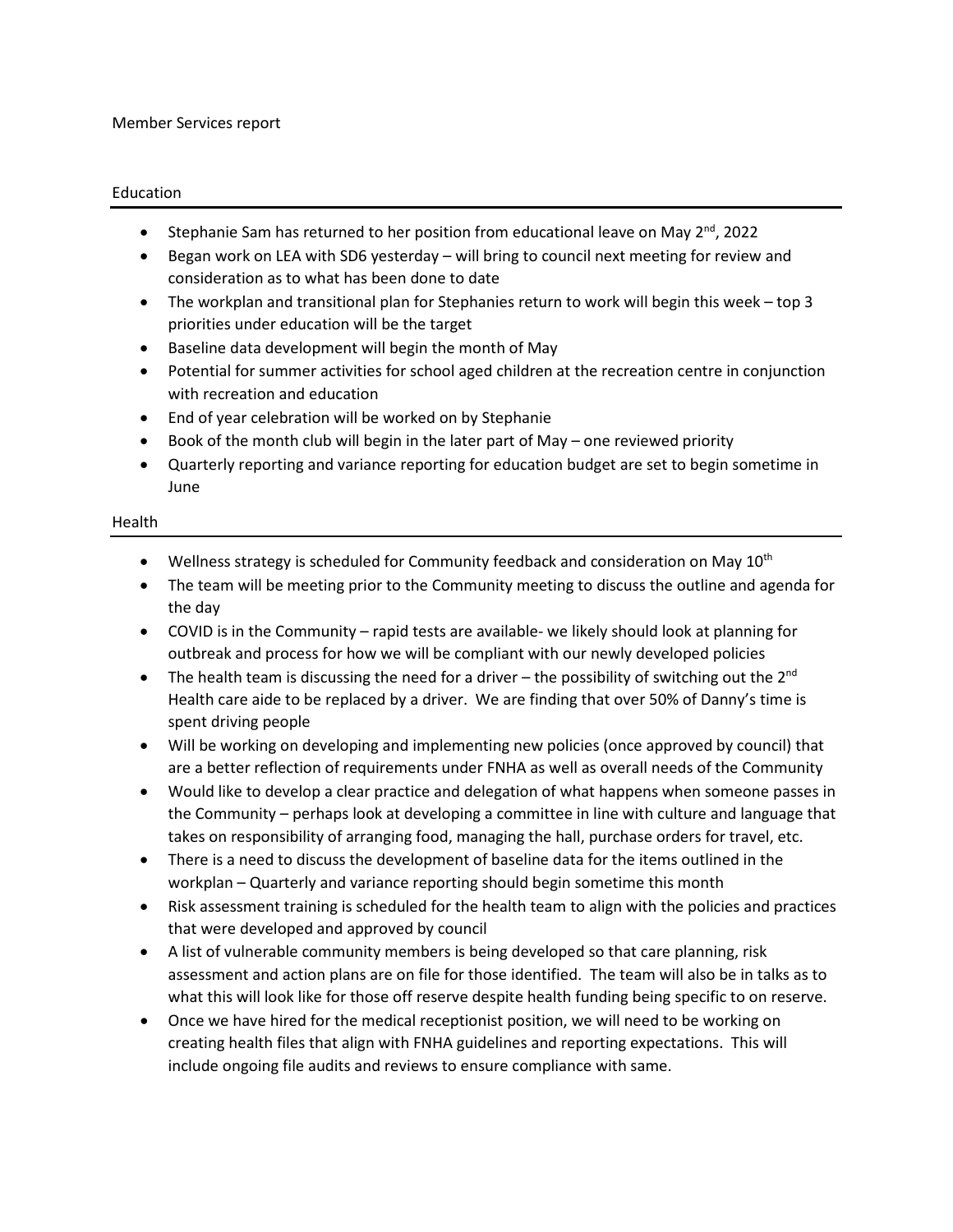- Begin creating an inventory list at the health center and identifying gaps in supplies and equipment
- Begin project in unison with public works to begin cleaning out/up the shed where we are storing equipment currently – discard what is not being used or in poor repair, and create an inventory and sign in and out sheet of what is useable
- Create a home visit and wellness check checklist and schedule
- Create and implement a privacy audit
- Designate a privacy officer for any request for information (health related and otherwise) so that we can also vet reporting etc. and ensure that we follow current legislation regarding same.
- Begin offering information and sharing meetings for both on and off reserve that are pertinent to overall health (nutrition, estate planning, self defence classes for women, pre-natal, aging in place, etc.)
- As part of the workplan, begin developing a strategy as to how the community will deal with its aged population so we are prepared for the upcoming surge in those requiring some supports (explore funding for same) – focus on recruitment for Wellness facilitator and Mental health and addictions worker
- Focusing on recruitment strategies for vacant health positions next focus is whether we obtain a driver and a Community Wellness Facilitator

#### Housing

- As part of reporting and compliance I would like to develop an audit for the housing program. At some point, all departments under member services will be undergoing a full audit (to ensure we are meeting reporting guidelines and practices) I will be exploring with council the ability to call in an outside entity to conduct a full audit.
- Housing Committee is up and running A chair still needs to be elected as well as vice chair. Currently working on terms of reference. Will be vetted through Council.
- Implementing variance reporting to align with budgetary reporting on a quarterly basis this will assist in providing council with a broader overview of expending – expected by June
- Look at including housing in the overall Wellness strategy of the community
- Expending on current building remains under budget on newest requisitions that I have signed off on.
- Creating quarterly reporting template for housing

#### Language and Culture

• No update – awaiting culture and language recruitment

#### Workforce Development

No update  $-$  awaiting recruitment

Social Development

- Working on recruitment
- Working on moving 4 members to PWD instead of SA